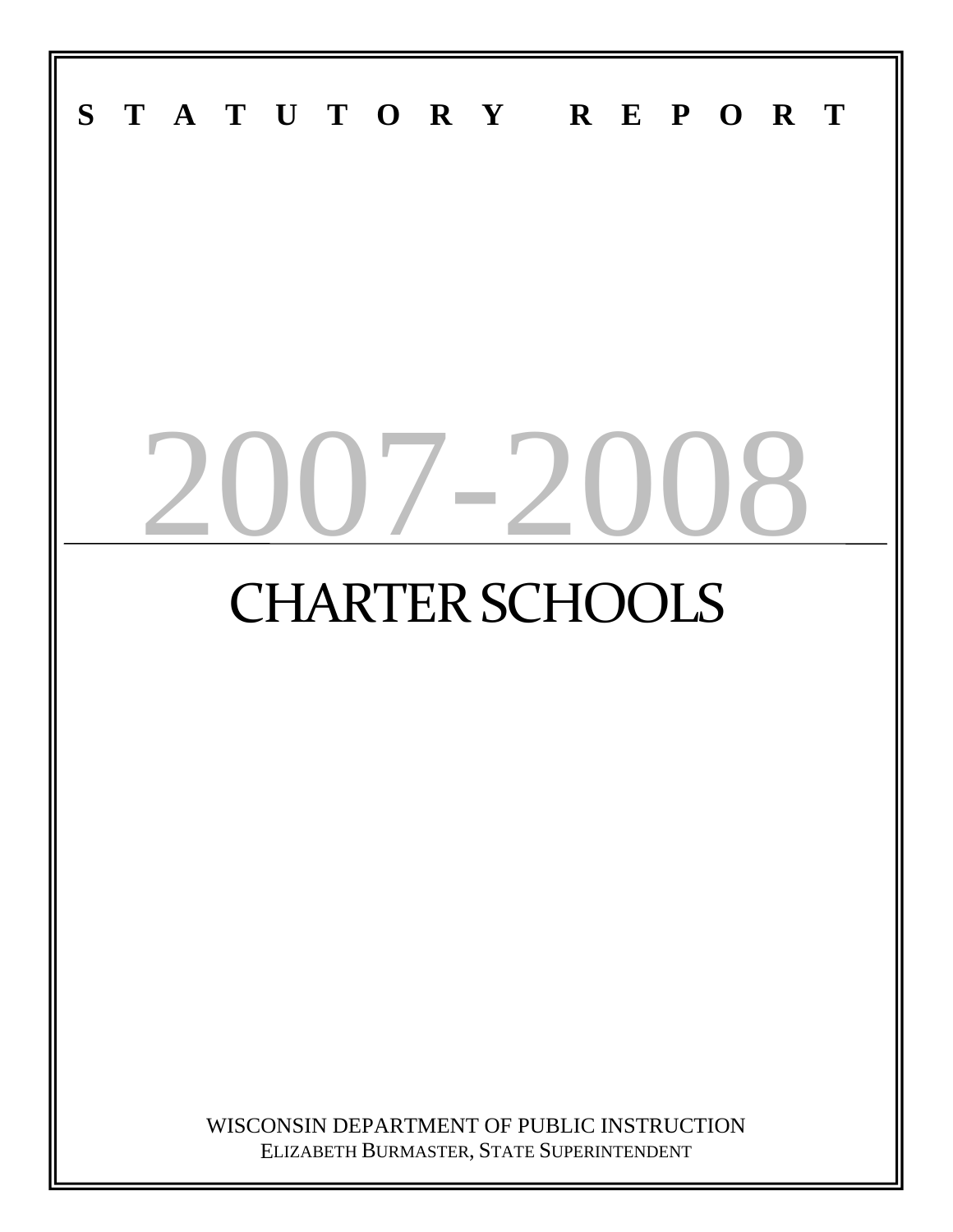# **Statutory Report Series Legislative Report on Charter Schools 2007-2008**

**Prepared by Sharon Wendt Charter Schools Consultant** 

**Margaret McMurray Charter Schools Consultant** 

**Latoya Holiday Charter Schools Education Specialist** 

**Ernie Saldana Charter Schools Education Specialist** 

**Robyn Fennig Charter Schools Education Specialist** 

**Project Supervised by Robert A. Soldner Director, School Management Services** 



**Wisconsin Department of Public Instruction Elizabeth Burmaster, State Superintendent Madison, Wisconsin**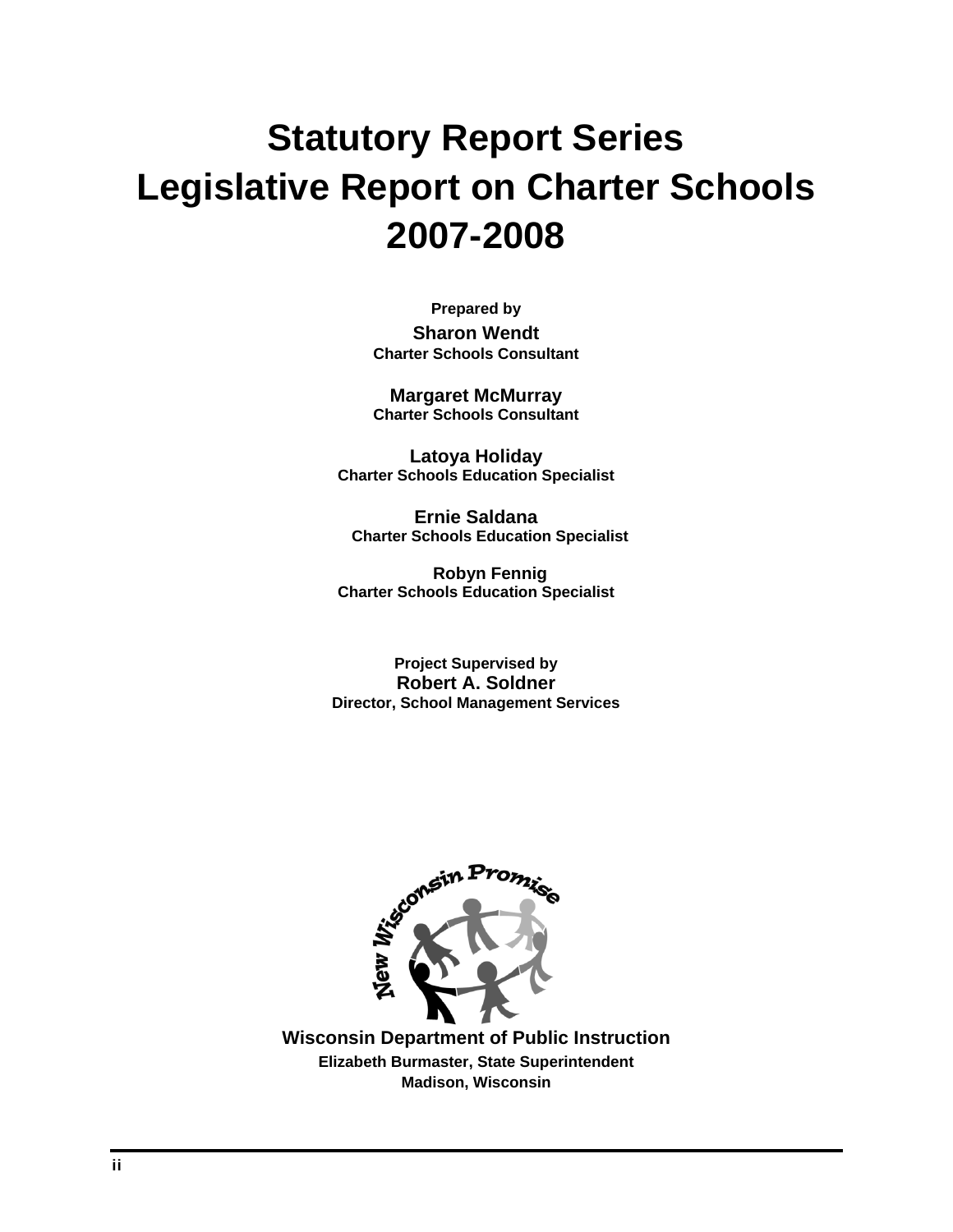## **Table of Contents**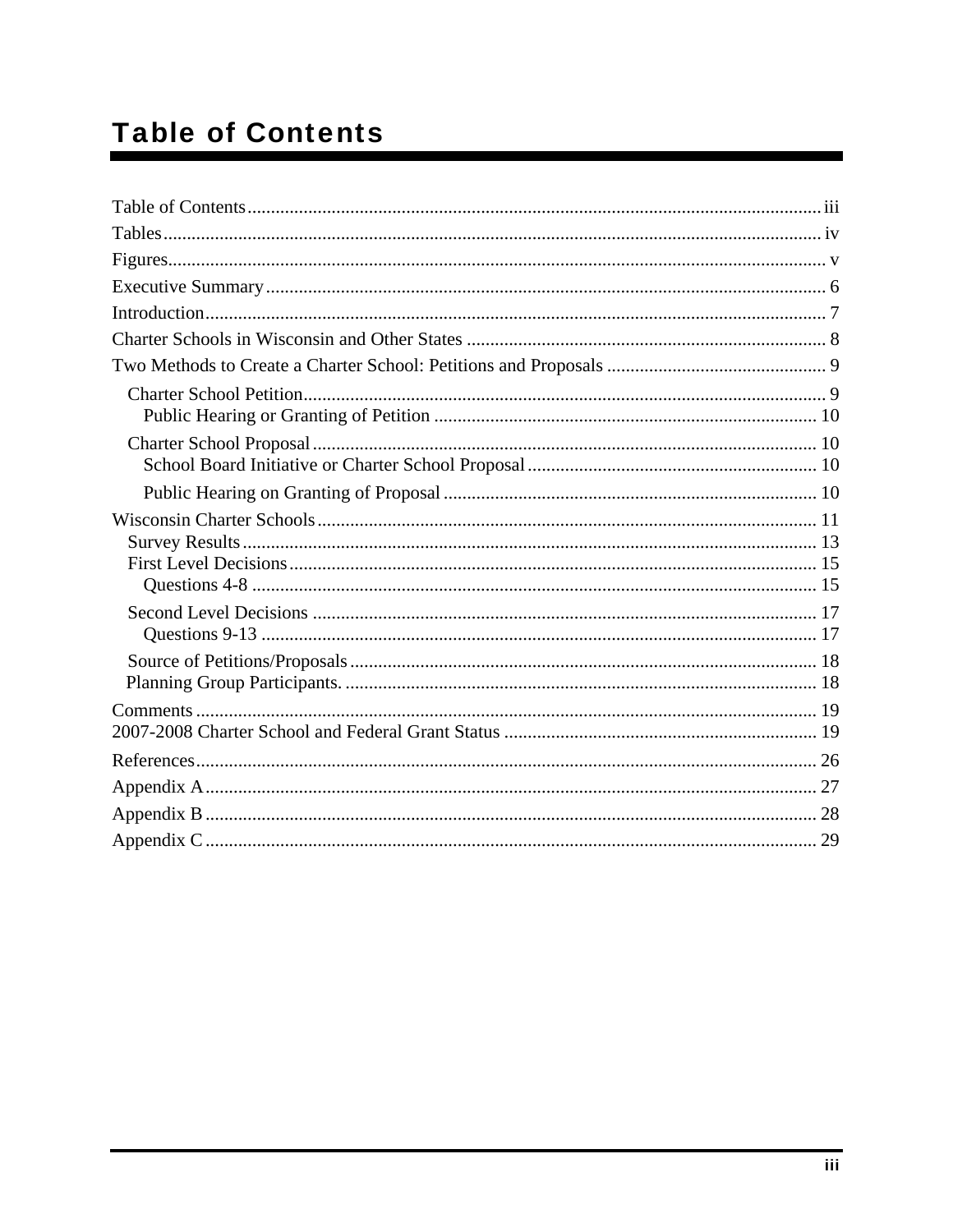## Tables

| Table 1  |                                                                        | 8  |
|----------|------------------------------------------------------------------------|----|
| Table 2  |                                                                        |    |
| Table 3  |                                                                        | 13 |
| Table 4  |                                                                        |    |
| Table 5  |                                                                        |    |
| Table 6  |                                                                        |    |
| Table 7  |                                                                        |    |
| Table 8  |                                                                        |    |
| Table 9  | Action Taken by the Department of Public Instruction and School Status | 20 |
| Table 10 |                                                                        |    |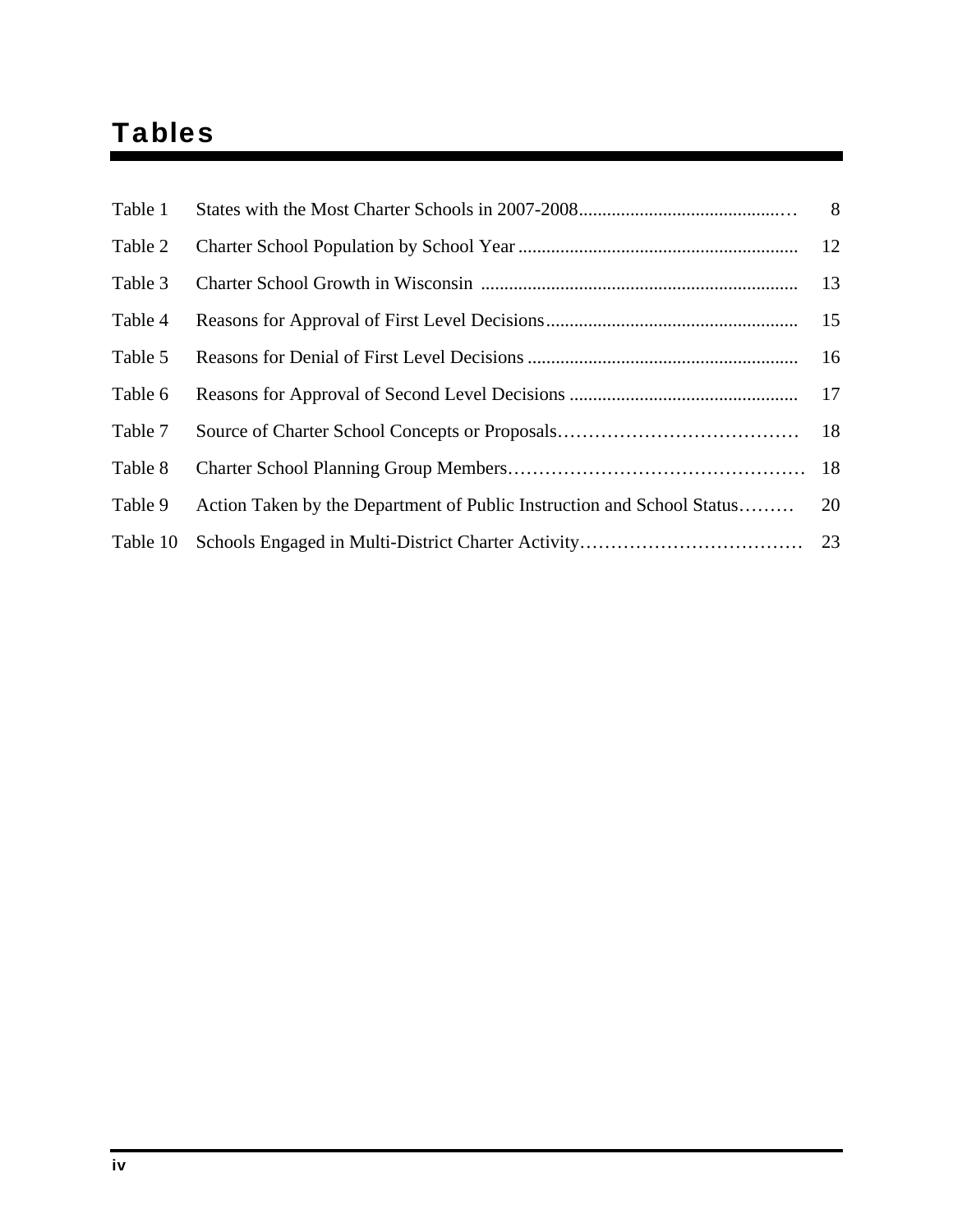| Figure 1 | New charter school petitions in the 12 Cooperative Educational Service Agency<br>(CESA) areas during the $2007-2008$ school year compared to $2006-2007$ 14 |
|----------|-------------------------------------------------------------------------------------------------------------------------------------------------------------|
| Figure 2 | School districts with new charter school petitions compared with school districts                                                                           |
| Figure 3 | Statewide Charter School Petition Activity Map for 2007-200824                                                                                              |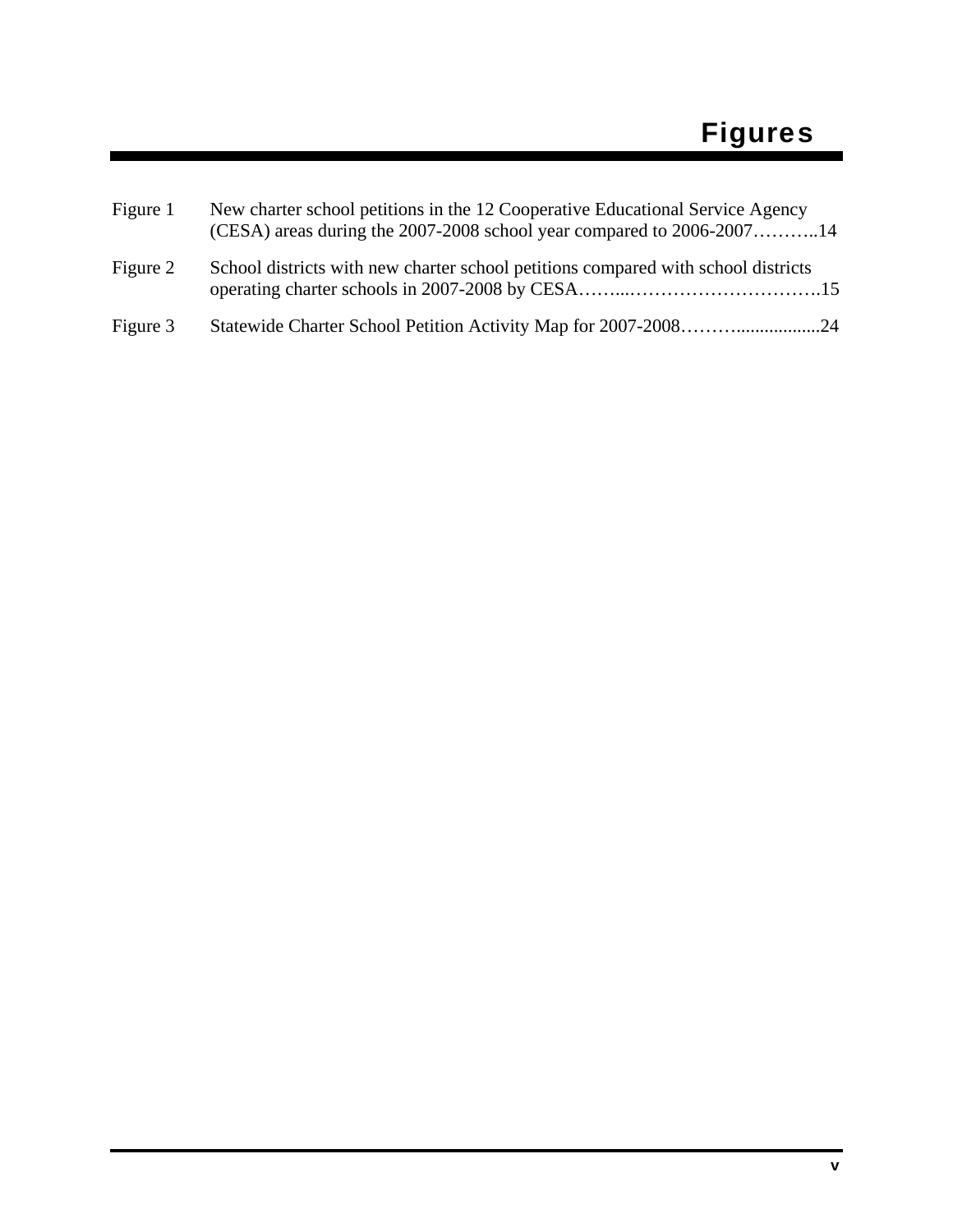This report offers a summary of charter school activity in the 426 Wisconsin school districts during the 2007-2008 school year. The purpose of this report is to identify and describe the actions taken on new charter school petitions or proposals. The data is based upon an electronic survey administered by the Wisconsin Department of Public Instruction (DPI), document review, and follow up contacts with local school district officials. As stated in § 115.28 (49), Wis. Stats., the department is required to submit this report to the Legislature in the manner provided under § 13.172 (2), Wis. Stats., regarding the status of existing charter schools, the number of petitions for new charter schools, and school board as well as departmental action taken on petitions for new charter schools.

An electronic survey was administered to the 426 Wisconsin public school districts. Using a mixed mode methodology that included an online survey, e-mails, letters and phone calls, a 100 percent response rate was achieved. Document review included federal charter school grant applications and annual charter school publications. Additionally, follow-up phone calls were made to districts that submitted federal charter school grant applications or who were identified as members of a consortium on grant applications submitted to the DPI and not reported on the electronic survey.

For the purposes of this report, two distinct levels of decision-making were documented. A first-level decision is defined as a concept approval or participation in a consortium whereby a school board supported further study of the charter school concept (of a proposed charter school) or a school board clerk and district administrator provided a signature on a charter school planning grant application submitted to the department for the purposes of seeking federal grant funds to develop a new charter school. A second-level decision is defined as a decision to issue a charter, provide a signature on an agreement to participate in a multidistrict charter school, or a school board official signature on an implementation grant to seek federal charter school start up funds from the department.

During the 2007-2008 school year, there were 71 first level charter school decisions made by 47 school boards statewide and 58 second level charter school decisions made by 39 school boards statewide. Sixty-one of 71 ( 86 percent) proposals were approved at the level one decision, and ten (14 percent) were denied. At the level two decision, 57 (98.2 percent) proposals were approved and 1 proposal was denied. Eleven school districts reported a second level decision but not a first level decision, bringing the total number of districts reporting charter school activity between July 1, 2007 and June 30, 2008 to 58 (13.6 percent) of Wisconsin's 426 public school districts.

This study shows that charter school planners sought petition approval and school boards approved proposals at the first and second levels in order to realize an alternative vision for schooling, serve special populations, and increase student achievement, among other reasons. The possibility of political ramifications, lack of district capacity to support a charter, and declining enrollment, among others, were cited as reasons for denial of petitions at the first and second level. The denial or limitation of federal charter school grant funds—which cannot be used for salaries, facility leasing, or student transportation—contributes to the lack of charter school development at the first-level decision. Charter School Program funds are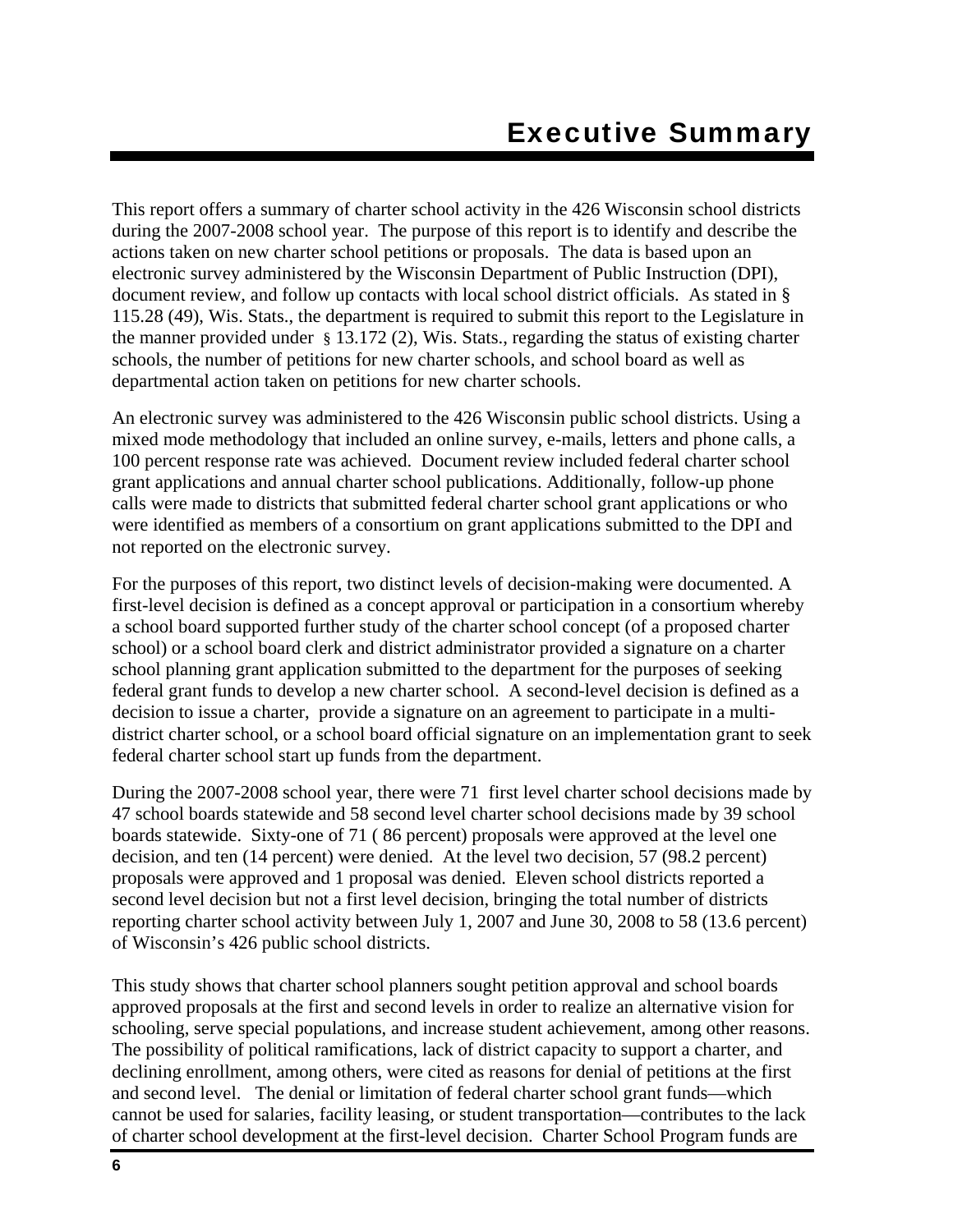intended to provide seed money for charter school development as opposed to ongoing funds to cover expenses such as staffing, pupil services or building costs.

## Introduction

The Wisconsin Charter School Program was established in 1993 to provide educational alternatives for students in kindergarten through grade twelve. The initial law permitted 10 school districts to establish up to two charter schools each and created a ceiling of 20 schools statewide. Thirteen charter schools were created under this early law. In 1995, revisions to the charter school law gave chartering authority to all school boards statewide and eliminated the cap on the total number of charter schools that could be created in the state. In 1997, the state legislature gave chartering authority in Milwaukee to the chancellor of the University of Wisconsin–Milwaukee (UWM), to the Milwaukee Area Technical College (MATC), and to the Common Council of the City of Milwaukee. In 2005 Wisconsin Act 11, the 2001-2003 budget bill, gave limited chartering authority to the University of Wisconsin-Parkside to create a charter school for no more than 480 children.

During the 2007-2008 school year there were 231 charter schools authorized by 99 Wisconsin school boards and 17 charter schools authorized by non-school board sponsors for a total of *231* operating charter schools. A report published in 2003 evaluating the role and processes of authorizers in 24 states gave Wisconsin above average scores for every criterion used to evaluate the charter approval process (Palmer, Gau, & Shekerjian, 2003). Respondents in this study described the approval process in Wisconsin to be nonpolitical and focused on application quality. Application procedures were noted as varying from district to district, with some but not all having formal application processes.

While there are multiple authorizers in the state of Wisconsin, the data in this report specifically addresses local school board action and does not include activity or action taken on new charter school petitions or proposals by non-school board sponsors.

In 2005, the DPI applied for and was awarded a three-year, \$52 million federal grant by the United States Department of Education (USDE) to support planning and start up of new charter schools and the dissemination of best practices to increase student achievement in charter schools. The state charter plan submitted to the USDE by the DPI projected 100 new charter schools by the 2007-2008 school year.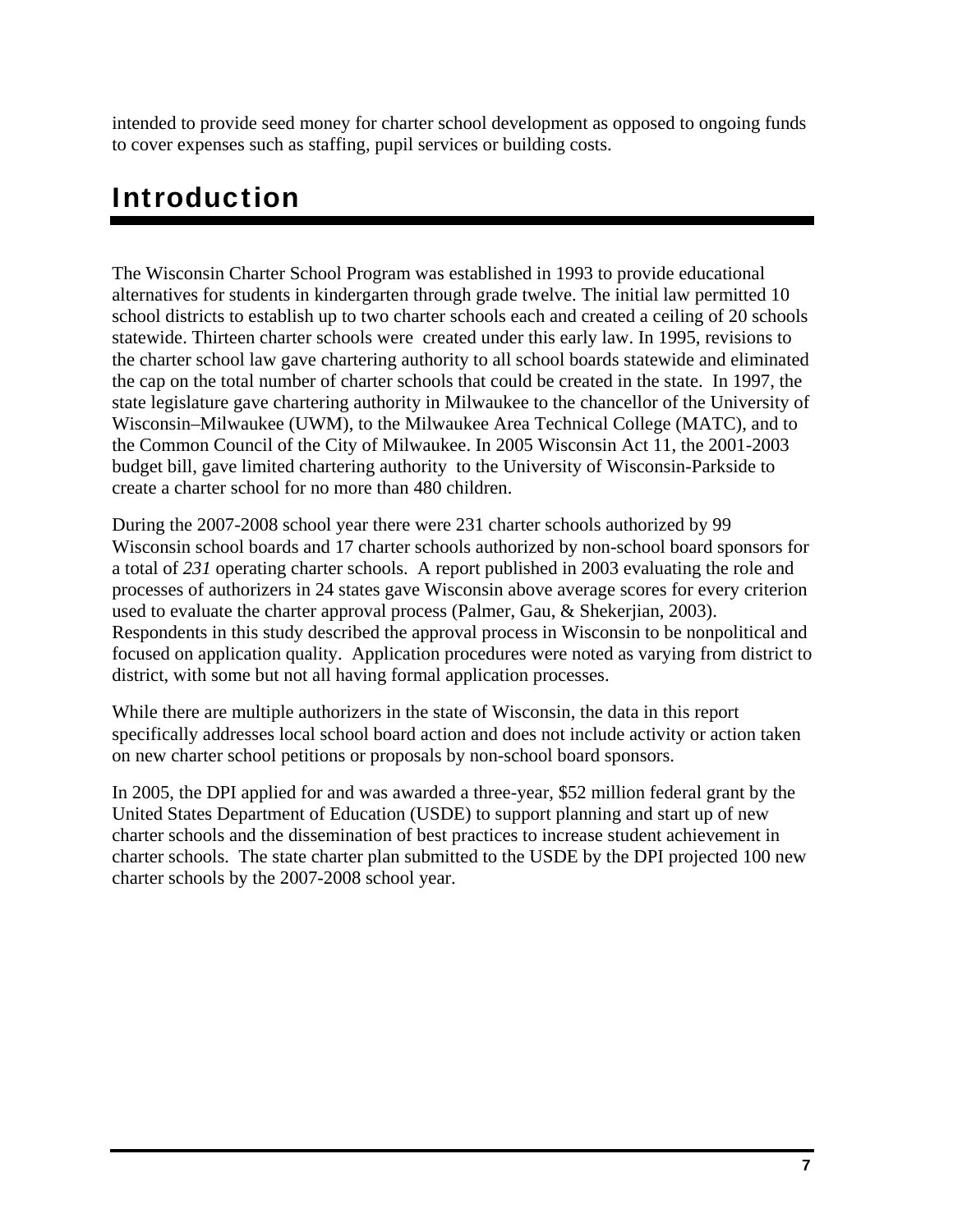## Charter Schools in Wisconsin and Other **States**

Charter schools, as defined by the United States Department of Education are a form of public school choice providing increased innovative educational options for parents and students. At the federal level, significant funding has been allocated to promote charter schools and to encourage states to enact charter school legislation. The 2007 appropriation for the USDE Public Charter Schools Program was approximately \$200 million. As of the 2007-2008 school year, 40 states, and the District of Columbia have signed charter school legislation into law and have operating charter schools. The first charter school law in the country was created in Minnesota in 1991 and the country's first charter school opened in the Minneapolis-St. Paul area in 1992. Ten years later, in the 2000-2001 school year, there were over 1,700 charter schools operating, serving approximately 430,000 school children (Hill et al., 2001). As of the 2007-2008 school year there were over 4,300 charter schools in operation across the nation serving over 1.2 million students, representing 4 percent of all public schools and 3 percent of all students attending public schools (National Alliance for Public Charter Schools, 2008).

Wisconsin's charter law was conceived in 1993. The first charter school in Wisconsin was authorized by the Stevens Point Area School Board in 1994. During the 2007-2008 school year, there were 231 operating charter schools in Wisconsin ranking Wisconsin among the top ten states with the most number of operating charter schools among the 40 states with operating charter schools. Table 1 presents the top ten states in the country with the largest number of operating charter schools.

 $\blacksquare$  Table 1

*States with the Most Charter Schools in 2007-2008 compared to 2006-2007 School Year* 

|              | <b>Number of Charters</b> |           |  |
|--------------|---------------------------|-----------|--|
| <b>State</b> | 2006-2007                 | 2007-2008 |  |
| California   | 618                       | 710       |  |
| Arizona      | 464                       | 482       |  |
| Florida      | 356                       | 379       |  |
| Ohio         | 315                       | 315       |  |
| Texas        | 207                       | 300       |  |
| Michigan     | 229                       | 244       |  |
| Wisconsin    | 190                       | 231       |  |
| Minnesota    | 119                       | 147       |  |
| Colorado     | 133                       | 144       |  |
| Pennsylvania | 131                       | 127       |  |

Sources: The Center for Educational Reform, May 2008. Wisconsin numbers obtained from the Department of Public Instruction.

Federal charter school planning and implementation start-up funds awarded to the DPI by the USDE are disseminated through the Wisconsin Charter School Program to support the development of successful charter schools. While charter school grant funds may influence and encourage the development of charter schools, chartering a new school at the local level is a separate and distinct activity from applying for charter school grant funds. Chartering requires communication and decision making between the operator of the charter school and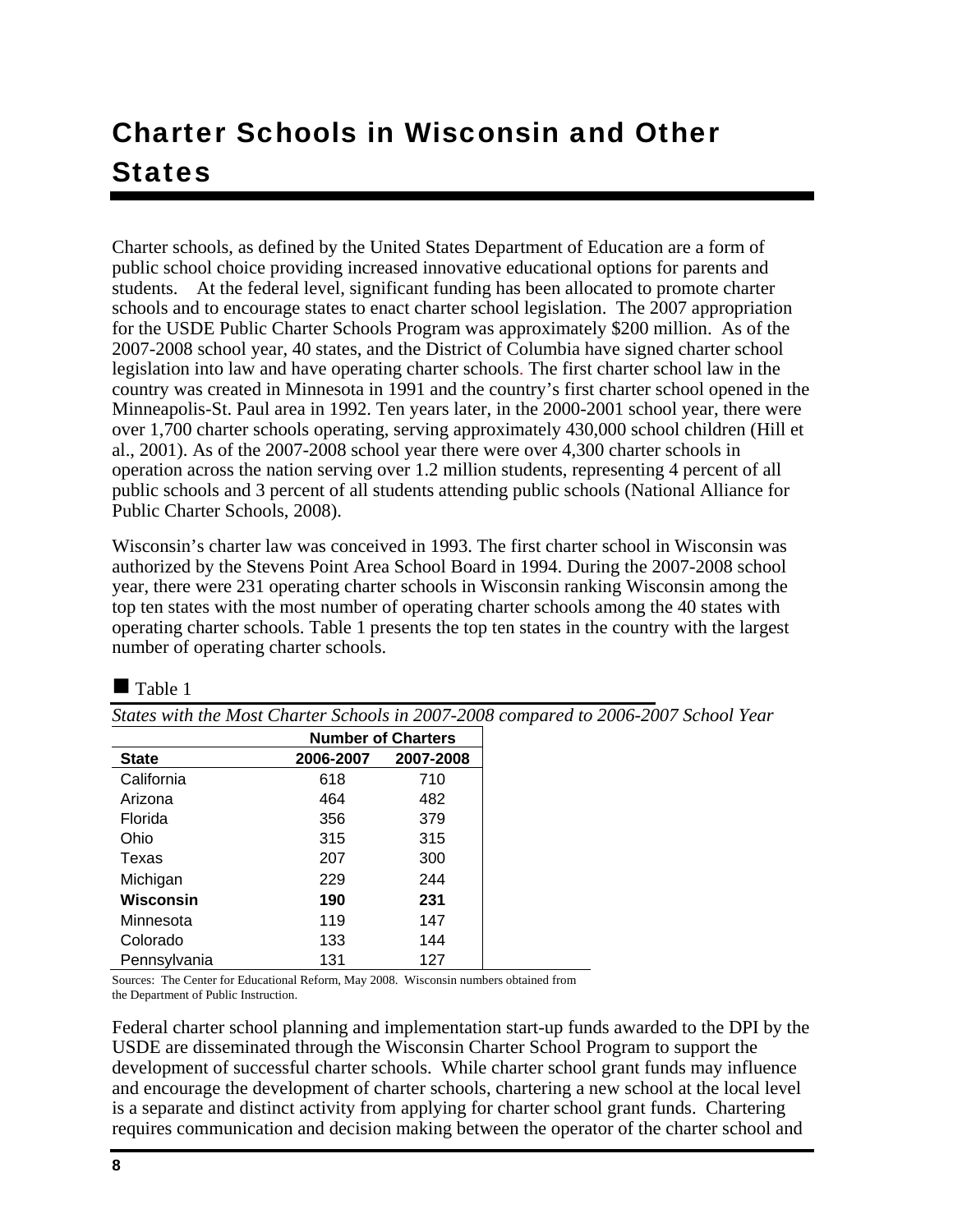the local school administration and school board. There are two approaches to developing a charter school at the local level: petitions and proposals, each is discussed below.

## Two Methods to Create a Charter School: Petitions and Proposals

## Charter School Petition

A written petition requesting the school board to establish a charter school must be filed with the school district clerk. A petition must be signed by at least 10 percent of the teachers employed by the school district or by at least 50 percent of the teachers employed at one school of the school district. By law, a petition includes all of the following:

- 1. The name of the person who is seeking to establish the charter school.
- 2. The name of the person who will be in charge of the charter school and the manner in which administrative services will be provided.
- 3. A description of the educational program of the school.
- 4. The methods the school will use to enable pupils to attain the educational goals under §. 118.01, Wis. Stats.
- 5. The method by which pupil progress in attaining the educational goals under § 118.01, Wis. Stats. will be measured.
- 6. The governance structure of the school including the method to be followed by the school to ensure parental involvement.
- 7. Subject to sub. (7) (a) and (am) and §118.19 (1), Wis. Stats. and §121.02 (1) (a) 2., Wis. Stats., the qualifications that must be met by the individuals to be employed in the school.
- 8. The procedures that the school will follow to ensure the health and safety of the pupils.
- 9. The means by which the school will achieve a racial and ethnic balance among its pupils that is reflective of the school district population.
- 10. The requirements for admission to the school.
- 11. The manner in which annual audits of the financial and programmatic operations of the school will be performed.
- 12. The procedures for disciplining pupils.
- 13. The public school alternatives for pupils who reside in the school district and do not wish to attend or are not admitted to the charter school.
- 14. A description of the school facilities and the types and limits of the liability insurance that the school will carry.
- 15. The effect of the establishment of the charter school on the liability of the school district.

To assist planners and authorizers, the DPI has established a contract benchmark sheet for guidance purposes that outlines required and suggested items for inclusion in a charter school contract (see Appendix A).

A petition is a culmination of collaborative effort between local groups, usually including teachers, administrators, parents, community members, universities or technical colleges, Cooperative Educational Service Agencies, students, and-not-for profit or for-profit businesses or agencies. Planning requires an understanding of state and federal law as it relates to education, local needs and educational options.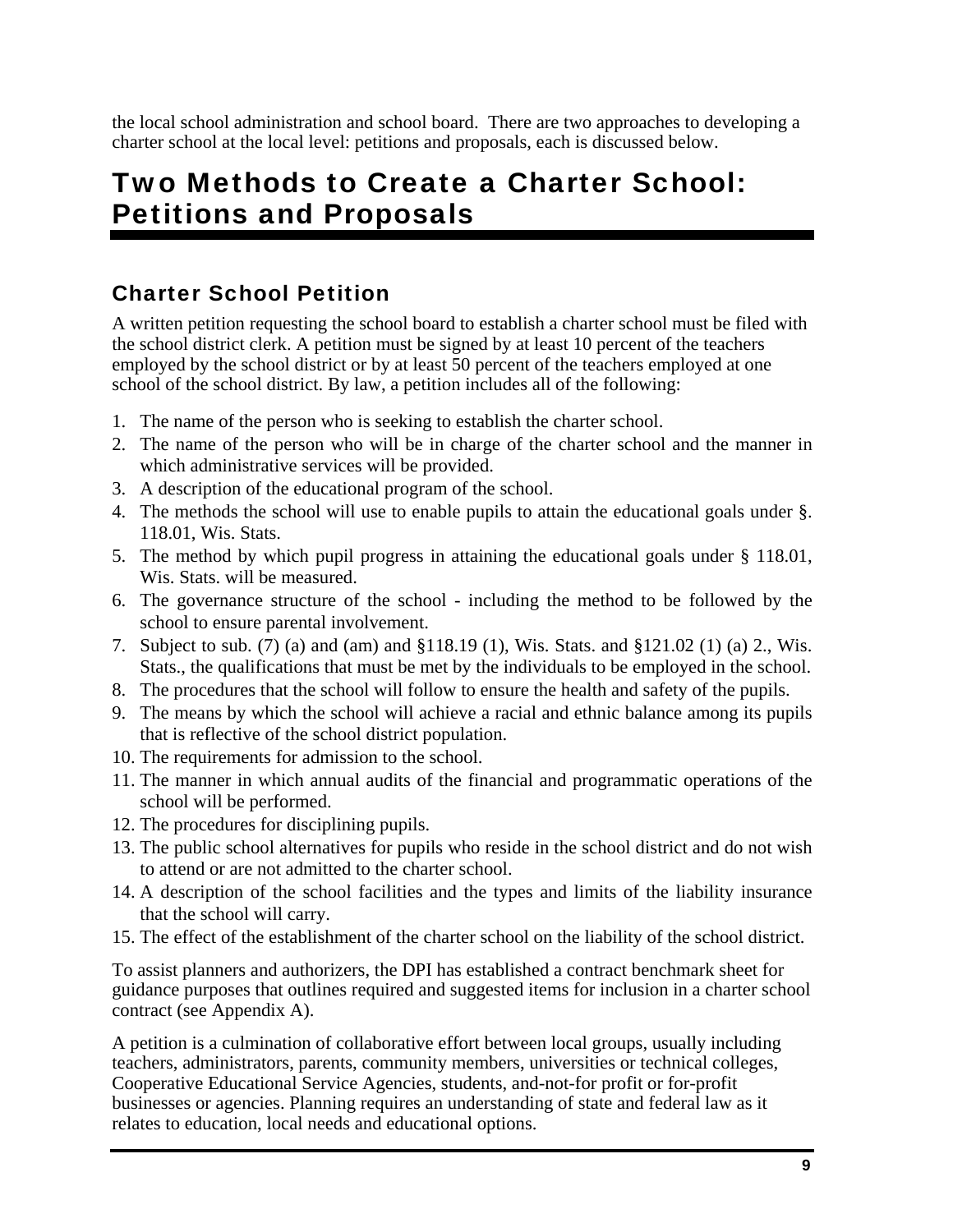#### *Public Hearing or Granting of Petition*

A school board must hold a public hearing within 30 days after receiving a charter school petition. At the hearing, the school board, as part of the review process, considers the level of employee and parental support for the establishment of the charter school described in the petition and the fiscal impact of the establishment of the charter school on the school district. After the hearing, the school board may grant or deny the petition.

A school board may grant a petition that would result in the conversion of all of the public schools in the school district to charter schools if all of the following apply:

- 1. At least 50 percent of the teachers employed by the school district sign the petition.
- 2. The school board provides alternative public school attendance arrangements for pupils who do not wish to attend or are not admitted to a charter school.

In Milwaukee, if a school board denies a petition, the person seeking to establish the charter school may, within 30 days after receiving the denial, appeal the denial to the DPI. The department shall issue a decision within 30 days after receiving the appeal. The DPI's decision is final, and by statute is not subject to judicial review.

## Charter School Proposal

#### *School Board Initiative or Charter School Proposal*

A school board may on its own initiative contract with a person to operate a charter school. The contract must include all of the 16 provisions required in a petition and may include other provisions as agreed to by all parties. Planning requires an understanding of state and federal law as it relates to education and an awareness of local needs and educational options.

#### *Public Hearing on Granting of Proposal to Convert a Private School or Establish a Non-Instrumentality*

At least 30 days before entering into a contract that would convert a private school to a charter school or that would establish a charter school that is not an instrumentality of the school district, the school board shall hold a public hearing on the contract. At the hearing, the school board shall consider the level of employee and parental support for the establishment of the charter school and the fiscal impact of the establishment of the charter school on the school district.

A school board may not enter into a contract that would result in the conversion of all of the public schools in the school district to charter schools *unless* the school board provides alternative public school attendance arrangements for pupils who do not wish to attend or are not admitted to a charter school.

#### *Notice*

Whenever a school board intends to establish a charter school, §118.40 (1), Wis. Stats., requires notification of the State Superintendent of its intention. A notice must include a description of the proposed school. A charter school contract, submitted to the department and which must include sixteen items according to §118.40, Wis. Stats., satisfies this required notification.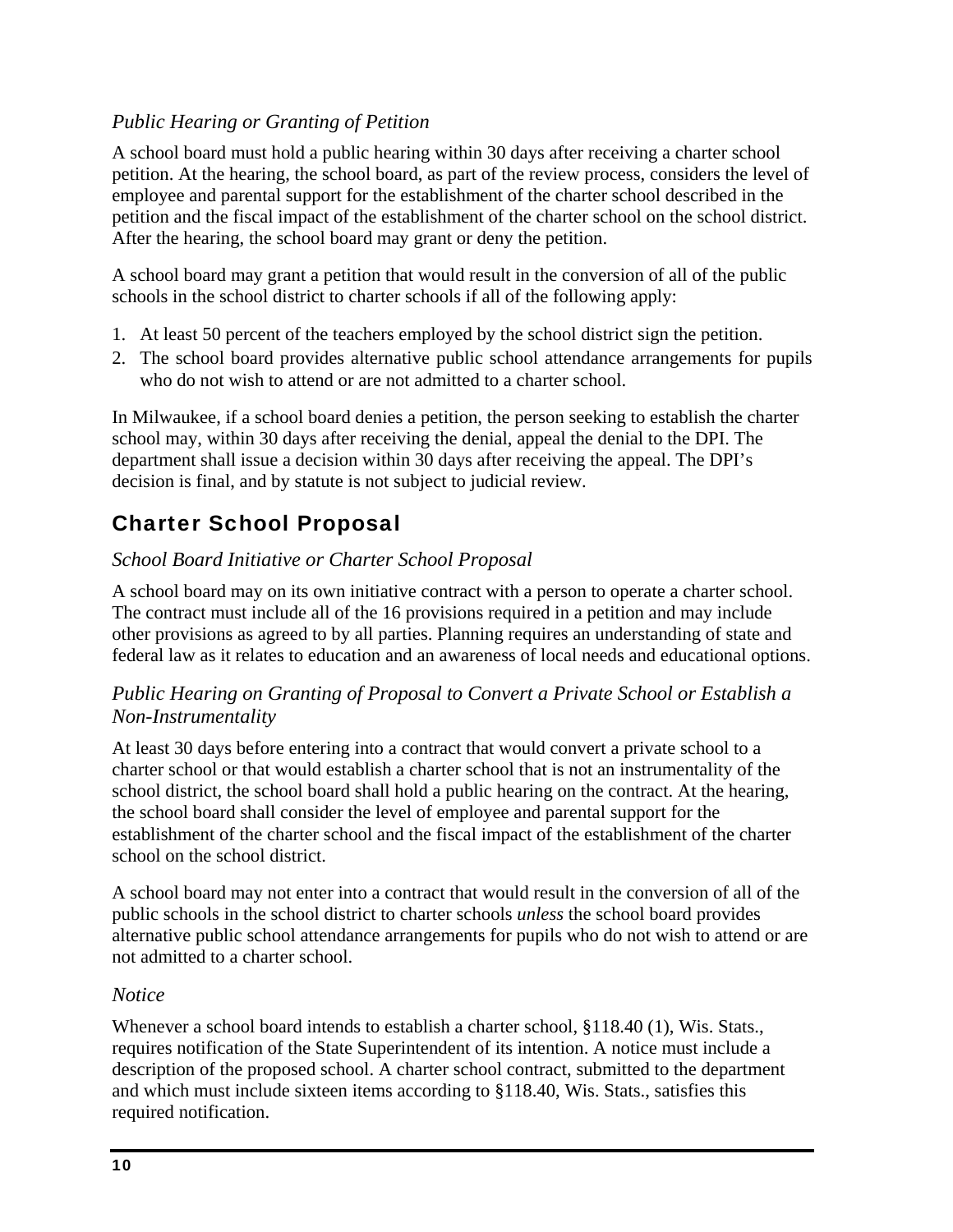A contract between a school board and a charter school operator may be for any term not exceeding five school years and may be renewed for one or more terms not exceeding five school years. The contract must specify the amount to be paid to the charter school during each school year of the contract. The contract often includes reasons and procedures for revocation or renewal.

## Wisconsin Charter Schools

Wisconsin's charter schools are intended to encourage innovation in school organization and instruction. Charter schools are accountable in three major areas: 1) student achievement, 2) fiscal management, 3) teacher licensure and 4) adherence to their contracts and the charter school law. Charter schools in Wisconsin are exempt from most state requirements regarding public education but are not exempt from federal laws governing regular or special education or civil rights policies, nor are they exempt from local school board policies unless negotiated and documented in the charter contract. Charter school developers are free to be creative in setting up independent governance and administrative structures.

Under federal law, charter schools cannot charge tuition and must be equally accessible to all students in the school district. Preference in admission must be given to students living within the attendance area of an existing school that is converted to a charter school. Further, if more students apply for admission to charter schools than can be accommodated, students are admitted on the basis of a single lottery.

Charter schools may not discriminate on the basis of sex, race, religion, national origin, ancestry, pregnancy, marital or parental status, sexual orientation, or physical, mental, emotional, or learning disability. Specific information regarding special education may be found at the web address: http://www.dpi.wi.gov/dlsea.

Attendance at a charter school must be voluntary. Additionally, the district must provide alternative public education for pupils who do not wish to attend the charter school or who are not admitted to the charter school. The charter school contract must clearly describe how the school will achieve a racial and ethnic balance among its pupils and how the population of a charter school reflects the racial and ethnic balance in the school district as a whole. Table 2 is a breakdown of the Wisconsin charter school population compared to statewide data.

#### **Independent (2r) Charter Schools in Wisconsin**

In 1997, the state gave chartering authority in Milwaukee to the chancellor of the University of Wisconsin-Milwaukee (UW-Milwaukee), to the Milwaukee Area Technical College (MATC), and to the Common Council of the City of Milwaukee. In 2005 Wisconsin Act 11, the 2001-2003 budget bill, gave limited chartering authority to the University of Wisconsin-Parkside to create a charter school for no more than 480 students. These chartering entities are often referred to as independent (2r) authorizers because §118.40 (2r) is the statute that refers to these entities.

In 2006, the law was changed to allow school boards or independent  $(2r)$  authorizers to enter into contracts for the establishment of a charter school that enrolls only one sex or that provides one or more courses that enroll only one sex if the school board or independent (2r)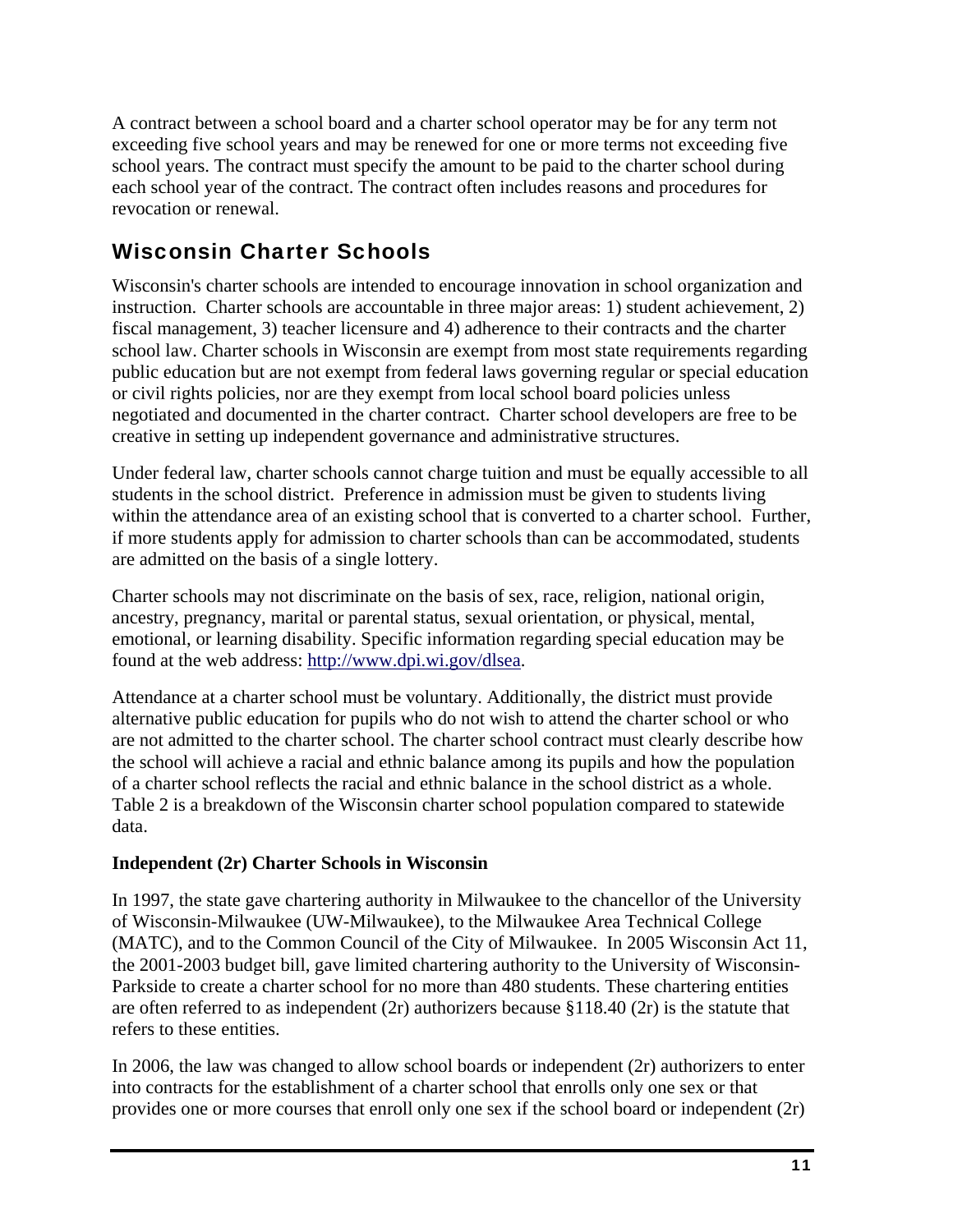authorizer makes available to the opposite sex, under the same policies and criteria of admission, schools or courses that are comparable to each such school or course.

During the 2007-2008 school year there was a total of 17 independent (2r) charter schools in operation in the State of Wisconsin. Below is a list of these schools and their authorizers.

| <b>Authorizer</b> | <b>School</b>                                |
|-------------------|----------------------------------------------|
| City of Milwaukee | Academy of Learning and Leadership           |
| City of Milwaukee | <b>Central City Cyberschool</b>              |
| City of Milwaukee | Darrell Lynn Hines Academy                   |
| City of Milwaukee | Downtown Montessori Academy                  |
| City of Milwaukee | Maasai Institute                             |
| UW-Milwaukee      | <b>BEAM</b>                                  |
| UW-Milwaukee      | Capitol West Academy                         |
| UW-Milwaukee      | Inland Seas School of Expeditionary Learning |
| UW-Milwaukee      | Milwaukee Academy of Science                 |
| UW-Milwaukee      | Milwaukee College Preparatory School         |
| UW-Milwaukee      | Milwaukee Renaissance Academy                |
| UW-Milwaukee      | School for Early Development & Achievement   |
| UW-Milwaukee      | Seeds of Health Elementary School            |
| UW-Milwaukee      | Tenor High School                            |
| UW-Milwaukee      | <b>YMCA Young Leaders Academy</b>            |
| UW-Milwaukee      | <b>Woodlands School</b>                      |
| UW-Parkside       | 21 <sup>st</sup> Century Preparatory School  |

Table 2

| Charter School Population by School Year |  |  |  |
|------------------------------------------|--|--|--|
|                                          |  |  |  |

|                        | 2006-2007 |              | 2007-2008 |              |
|------------------------|-----------|--------------|-----------|--------------|
|                        | Charter   | <b>State</b> | Charter   | <b>State</b> |
| Asian/Pacific Islander | 5.1%      | 3.6%         | 5.1%      | 3.6%         |
| Black, not Hispanic    | 33.7%     | 10.5%        | 31.8%     | 10.5%        |
| Hispanic               | 15.3%     | 7.2%         | 14.4%     | 7.6%         |
| American Indian/       |           |              |           |              |
| Alaskan Native         | 1.0%      | 1.5%         | 1.0%      | 1.5%         |
| White, not Hispanic    | 44.9%     | 77.3%        | 47.7%     | 74.8%        |

Source: Wisconsin Department of Public Instruction

PEDE08 – Public Enrollment by District by Ethnicity 08

Table 3 shows the growth of Wisconsin charter schools from fall of 1994 to fall of 2007. In the fall of 2007 there were 231 operating charter schools in Wisconsin. The net increase of 41 charter schools between the falls of 2006 and 2007 reflects the addition of 51 new charter schools, and the closing of 10 charter schools. The department publishes an annual charter school yearbook that includes a history of the Wisconsin charter school law, charter licensing requirements, and a description of each operating charter school in the state. This and other related information can be found on the charter school website at: http://dpi.wi.gov/sms/csindex.html .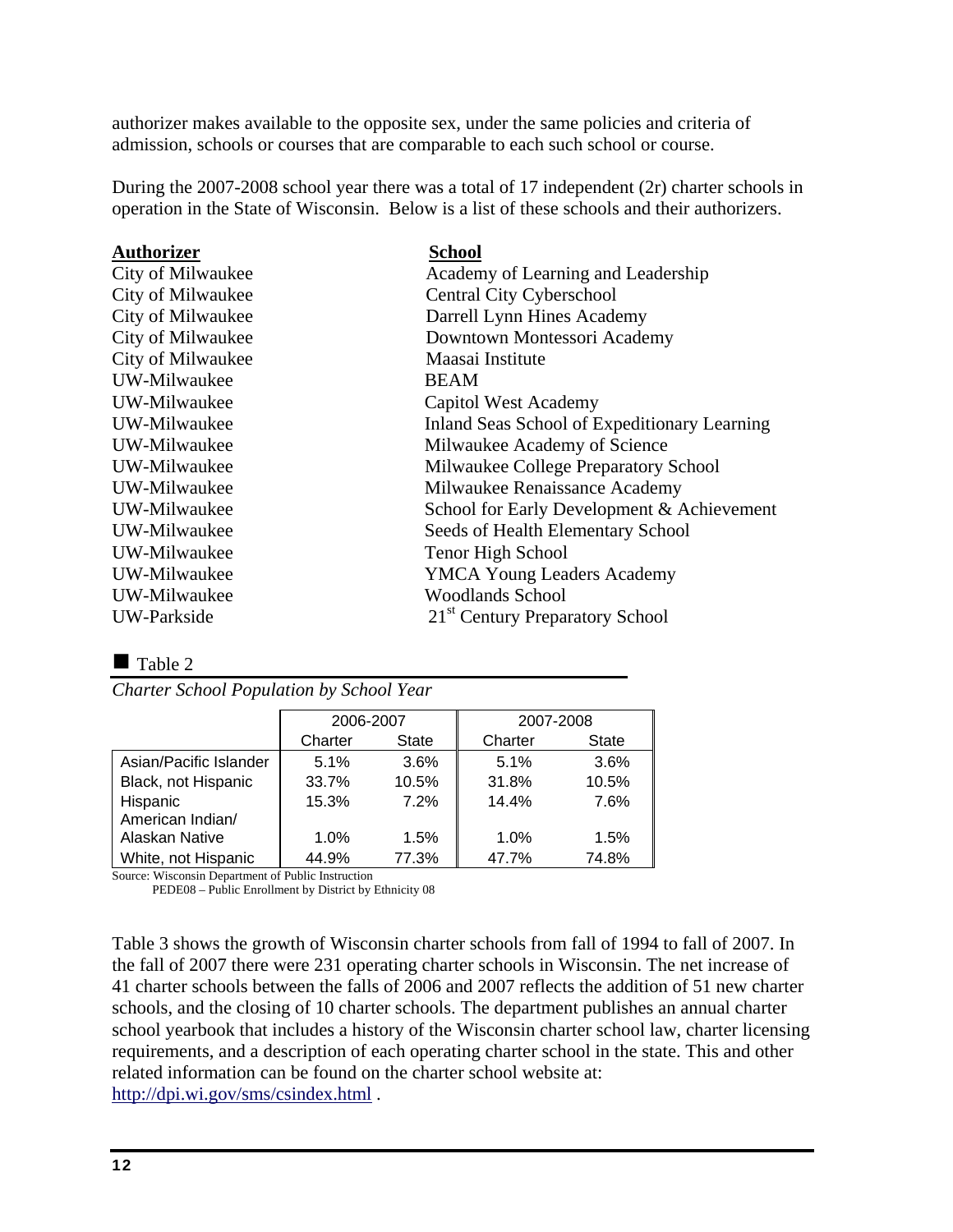#### $\blacksquare$  Table 3

|           | <b>Number of</b>       |            |
|-----------|------------------------|------------|
| Year      | <b>Charter Schools</b> | % Increase |
| 1994-1995 |                        |            |
| 1995-1996 | 8                      | 700%       |
| 1996-1997 | 13                     | 63%        |
| 1997-1998 | 18                     | 38%        |
| 1998-1999 | 40                     | 122%       |
| 1999-2000 | 63                     | 58%        |
| 2000-2001 | 86                     | 37%        |
| 2001-2002 | 109                    | 27%        |
| 2002-2003 | 129                    | 18%        |
| 2003-2004 | 134                    | 4%         |
| 2004-2005 | 161                    | 20%        |
| 2005-2006 | 183                    | 14%        |
| 2006-2007 | 190                    | 4%         |
| 2007-2008 | 231                    | 22%        |

*Charter School Growth in Wisconsin* 

This section reviewed the procedures for developing a charter school using two approaches, a petition or a proposal. The next section will provide an overview of petition and proposal activity in school districts and action taken by school districts and the department. For the purposes of this report, subsequent sections may use the terms 'proposal' and 'petition' interchangeably.

## Survey Results

The department contacted all 426 school district superintendents by mail with an introductory letter from the State Superintendent (see Appendix B). The information contained within this report reflects petition or proposal activity during the 2007-2008 school year collected from 426 school districts (100 percent) via an electronic online survey (see Appendix C). Where inconsistencies were noted between survey data and grant documentation, follow-up contacts were made. The results are a compilation from all data sources.

Questions one through three identified the district, district code and name and title of the person completing the survey. Questions four through fifteen dealt with substantive issues related to charter school creation and question sixteen was space provided for open comments about charter schools generally or comments specifically about the Wisconsin Charter School Program.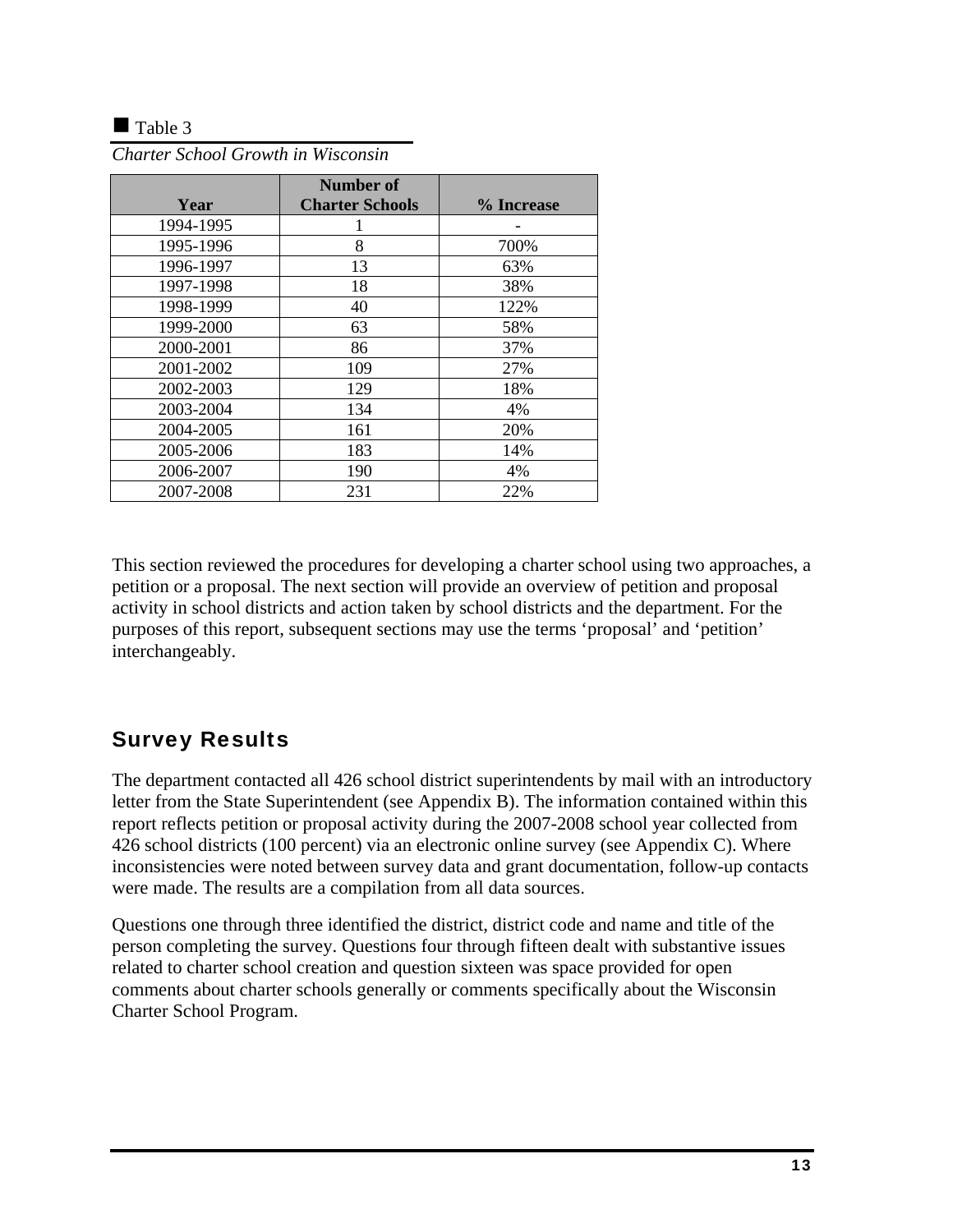All of the 426 survey respondents indicated their position within the district. Within these responses, 334 (78.4 percent) indicated their title as being district administrator, district superintendent or assistant superintendent; 22 (5.2 percent) indicated their title as being director of academic services, director of student services, director of pupil services, director of instruction, director of education, curriculum director, educational coordinator or director of business services; 17 (4 percent) indicated their position as charter school director or program manager, school principal or assistant principal; 35 (8.2 percent) indicated their position as assistant to the superintendent, administrative assistant or district secretary and the remaining 18 (4.2 percent) held positions such as bookkeeper, coordinator of community programs, technology director, director of alternative programs, financial assistant, research analyst and others.

Figure 1 provides a breakdown by CESA of new charter school petitions filed during the 2007-2008 school year compared to those filed in 2006-2007. The number of new petitions decreased in all CESA's except CESAs 3 and 11.

 $\blacksquare$  Figure 1 *Number of New Petitions and Proposals in each CESA* 



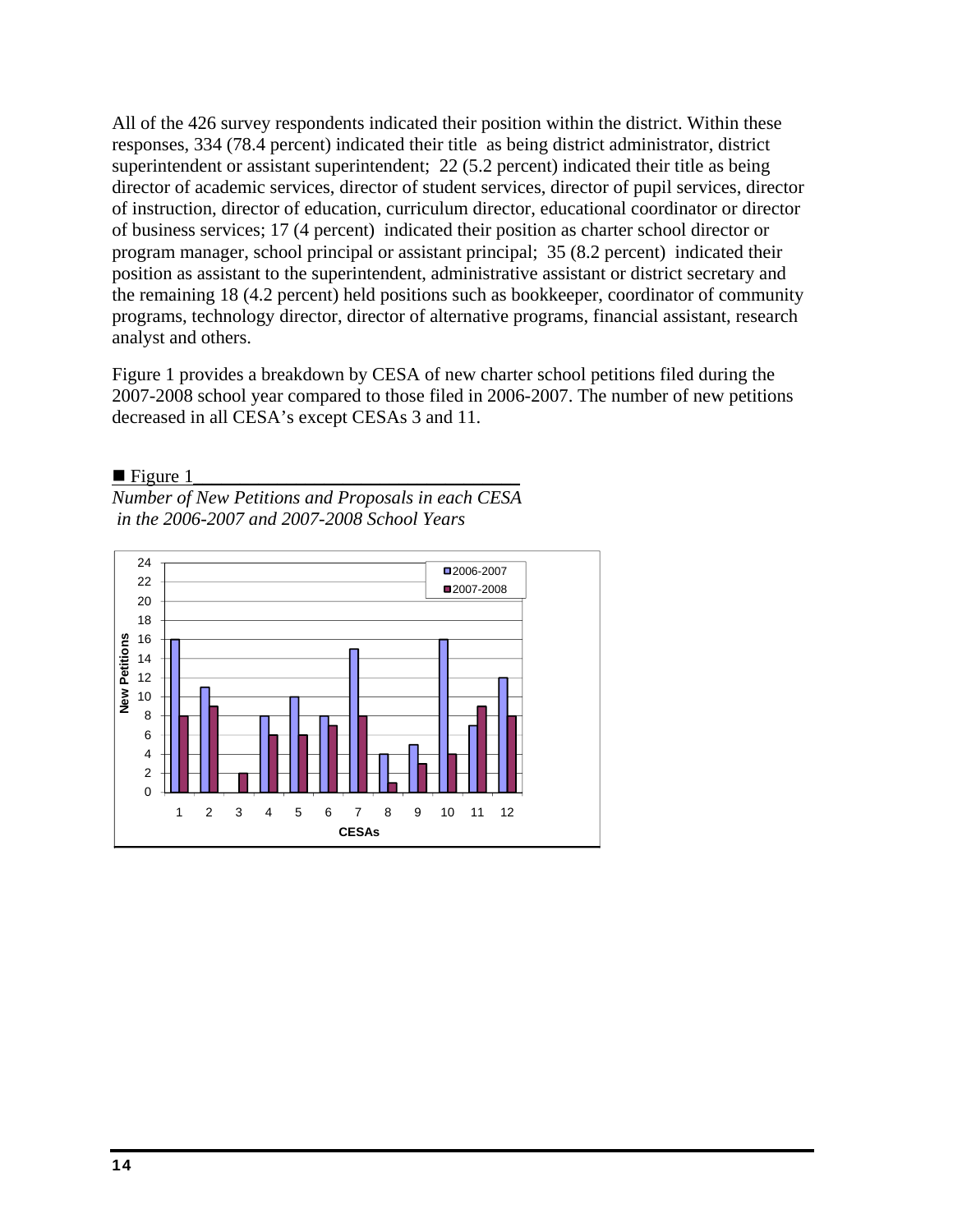Figure 2 displays the comparison of districts in 2007-2008 with operating charter schools to the number of districts with new petitions. Twenty-five (53 percent) of the 47 districts with new petitions in 2007-2008 were first time authorizers.



#### $\blacksquare$  Figure 2 *Comparison by CESA of existing authorizers to authorizers in 2007-2008*

## First Level Decisions

*Questions 4-8* 

District administrators were asked to report on the number of first level decisions approved and the number of first level decisions denied. Between July 1, 2007 and June 30, 2008, 47 (11 percent) of 426 school districts in the state of Wisconsin reported a total of 71 petitions or proposals filed with their school board. Respondents reported that at the first level, 61 (86 percent) proposals filed were approved. Districts reporting approval of a petition or proposal on the electronic survey provided a rationale for the action taken.

■ Table 4

Reason **Number** (n=61) Percentage  $ext{Realizes on alternative vision for scheduling}$  30  $49.49$ 

*Reasons for Approval of First Level Decisions* 

| Redizes all diterriging vision for scribbing | ບບ | 49. I 70 |
|----------------------------------------------|----|----------|
| Increases student achievement                | 34 | 55.7%    |
| Serves a special population                  | 29 | 47.5%    |
| Increases parent/community involvement       | 24 | 39.3%    |
| Attracts students                            | 24 | 39.3%    |
| Participates in a charter school consortium  | 6  | 9.8%     |
| Other                                        | 3  | 4.9%     |
|                                              |    |          |

*Note: Districts could provide more than one reason for approval. Therefore, the total exceeds 100%.*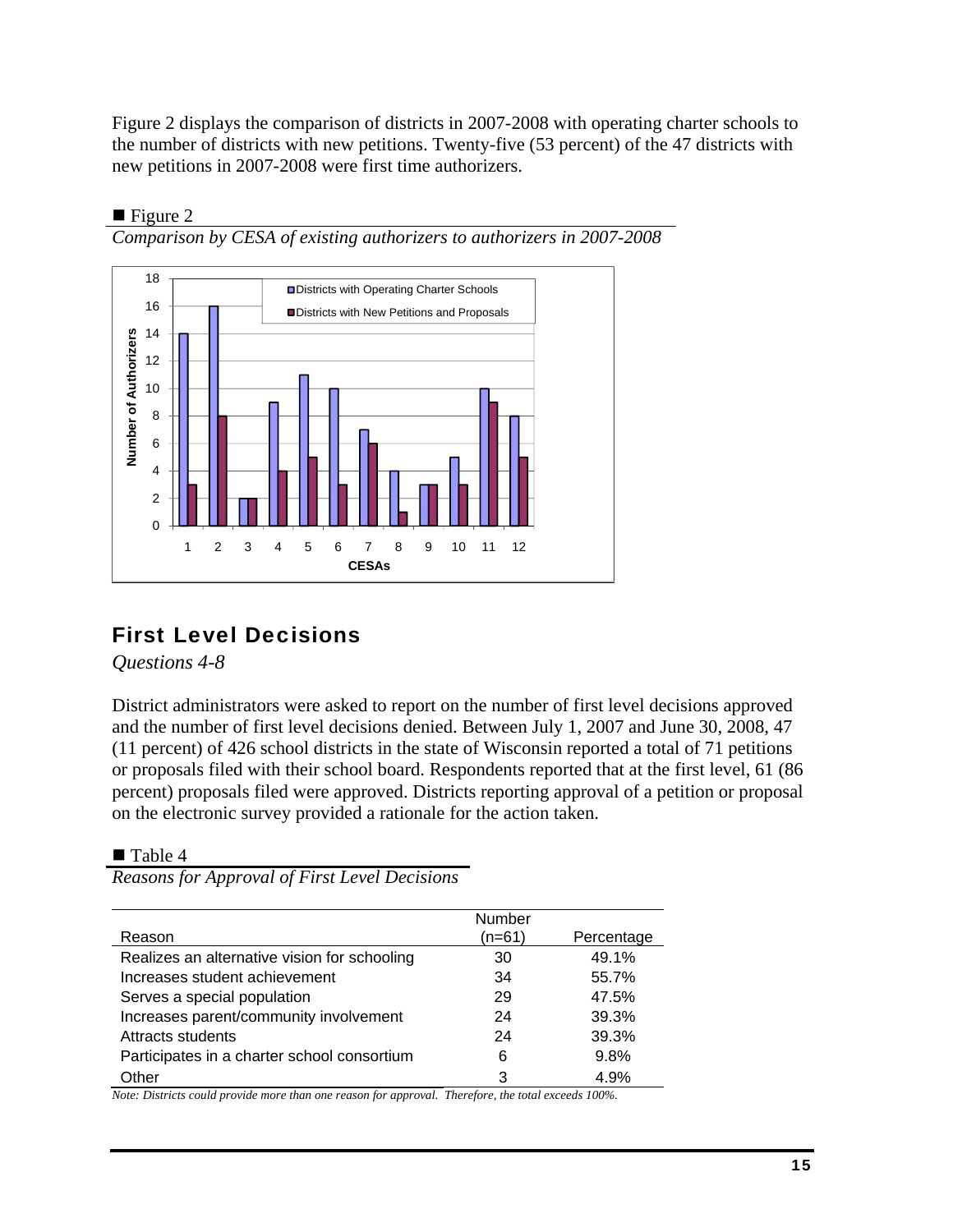In 2004 a Final Report entitled *Evaluation of the Public Charter Schools Program* was issued by the United States Department of Education. This report detailed the reasons authorizers sponsor charter schools. Three types of authorizers were surveyed for this report; local authorizers, state authorizers, and university authorizers. Local authorizers who participated in the survey responded to survey questions on the basis of which factors they believed to be "very important" reasons to sponsor charter schools. The reason cited by 72 percent of local authorizers who participated in the national survey as being very important to sponsorship of a charter school was to "create competition in the school system" (Finnigan et. al, 2004). The reason most cited by Wisconsin school boards for approving new petitions was "increases student achievement" (55.7 percent).

Wisconsin school board authorizers cite "serving a special population" more frequently than local authorizers participating in the USDE evaluation survey, 47.5 percent compared to 20 percent. Forty-six percent of local authorizers in the USDE survey cited "keeping students in the public school system" as a very important reason to sponsor charters whereas 24 percent of Wisconsin school boards cite "attracts students" as a reason for approving new petitions (Finnigan et. al, 2004). A significant amount of districts with new petitions in Wisconsin (39.3 percent) cited "increases parent/community involvement" as a reason for approving new petitions. This item was not one of the USDE survey items so it is unknown how important increasing parent and community involvement rates with those local authorizers who participated in the national survey.

Five districts reported denials of first level decisions. The total number of decisions denied at the first level was ten. Table 5 below provides detail of the reasons for denial.

|                                              | Number   |            |
|----------------------------------------------|----------|------------|
| Reason                                       | $(n=10)$ | Percentage |
| Declining enrollment                         | 0        | 0%         |
| <b>Financial reasons</b>                     | 4        | 40%        |
| Program not unique or innovative             | 0        | $0\%$      |
| Lack of teacher, parent or community support | 2        | <b>20%</b> |
| Liability of district                        | 0        | $0\%$      |
| Withdrew from multi-district consortium      | 0        | $0\%$      |
| Other                                        |          | 0%         |

■ Table 5

*Reasons for Denial of First Level Decisions* 

*Note: Districts could provide more than one reason for approval and, therefore, the total percentage may exceed 100%. Additionally, several districts had more than one denial, and data is recorded by district not by decision, therefore, the total number cited for each reason will equal less than the total number of denials.*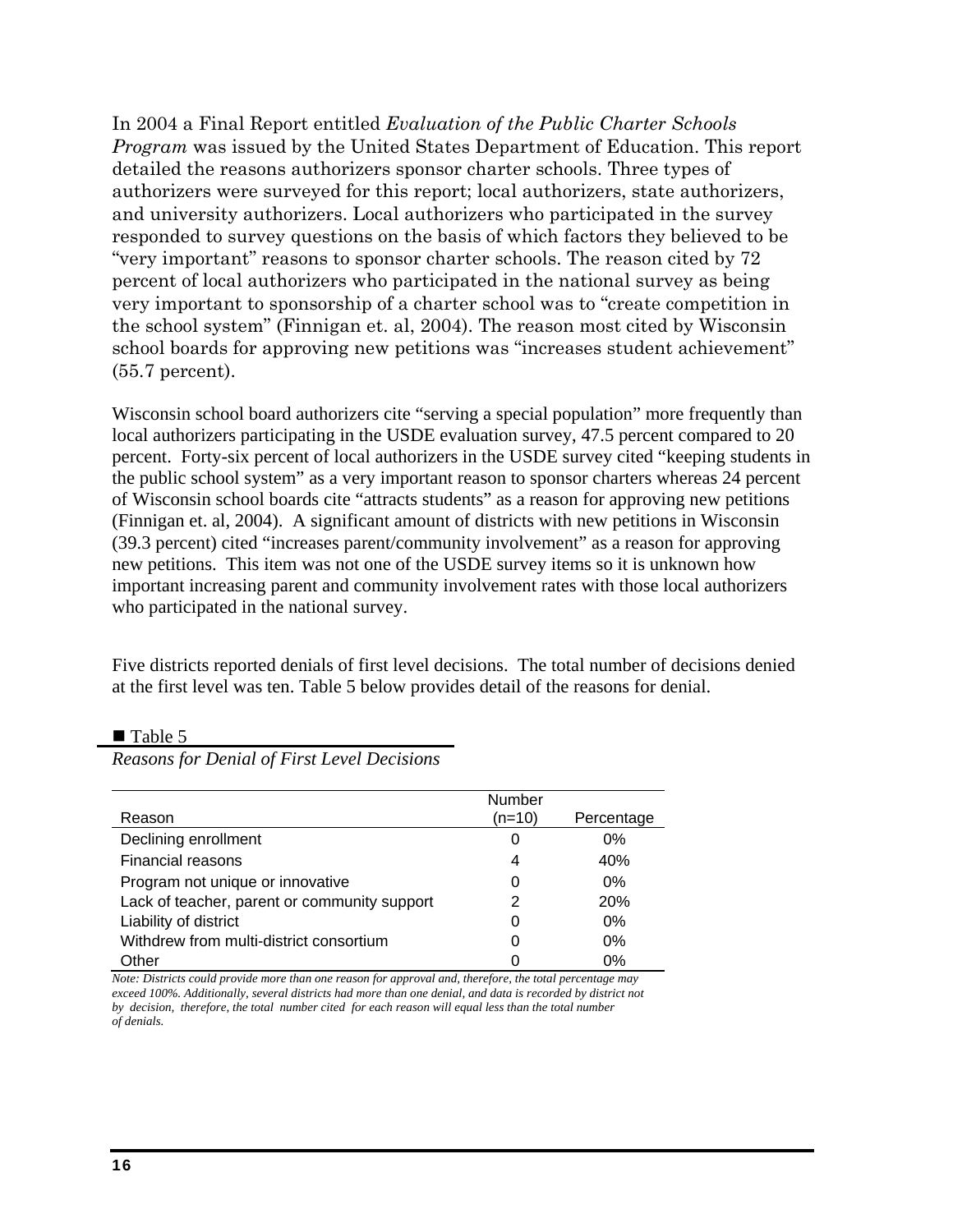### Second Level Decisions

*Questions 9-13* 

Survey respondents were asked to report on the number of second level decisions approved and the number of second level decisions denied. Between July 1, 2007 and June 30, 2008, 39 (9.2 percent) of Wisconsin school districts reported making 58 second level decisions. Fifty-seven decisions were approved at the second level and 1 decision was denied. Districts making second level decisions provided reasons for the approval and denial of the proposals.

#### ■ Table 6

*Reasons for Approval of Second Level Decisions* 

|                                             | Number |            |
|---------------------------------------------|--------|------------|
| Reason                                      | (n=57) | Percentage |
| Realizes alternative vision for schooling   | 23     | 40.3%      |
| Increases student achievement               | 28     | 49.1%      |
| Serves a special population                 | 26     | 45.6%      |
| <b>Attracts students</b>                    | 20     | 35.0%      |
| Increases parent/community involvement      | 16     | 28.0%      |
| Participates in a charter school consortium | 8      | 14.0%      |
| Other                                       | З      | 5.3%       |

*Note: Districts could provide more than one reason for approval and, therefore, the total percentage exceeds 100%.* 

The reasons respondents provided for approving second level decisions are consistent with the reasons provided for approving first level decisions. "Increases student achievement" was cited most frequently as a reason for approving a second level decision. "Serves a special population" and "realizes an alternative vision for schooling" were the second most frequently cited reasons for approval of second level decisions mirroring those most frequently cited at the first level decision. One decision was denied at the second-level. The reason cited for the denial was "not sufficiently prepared, will reapply next year".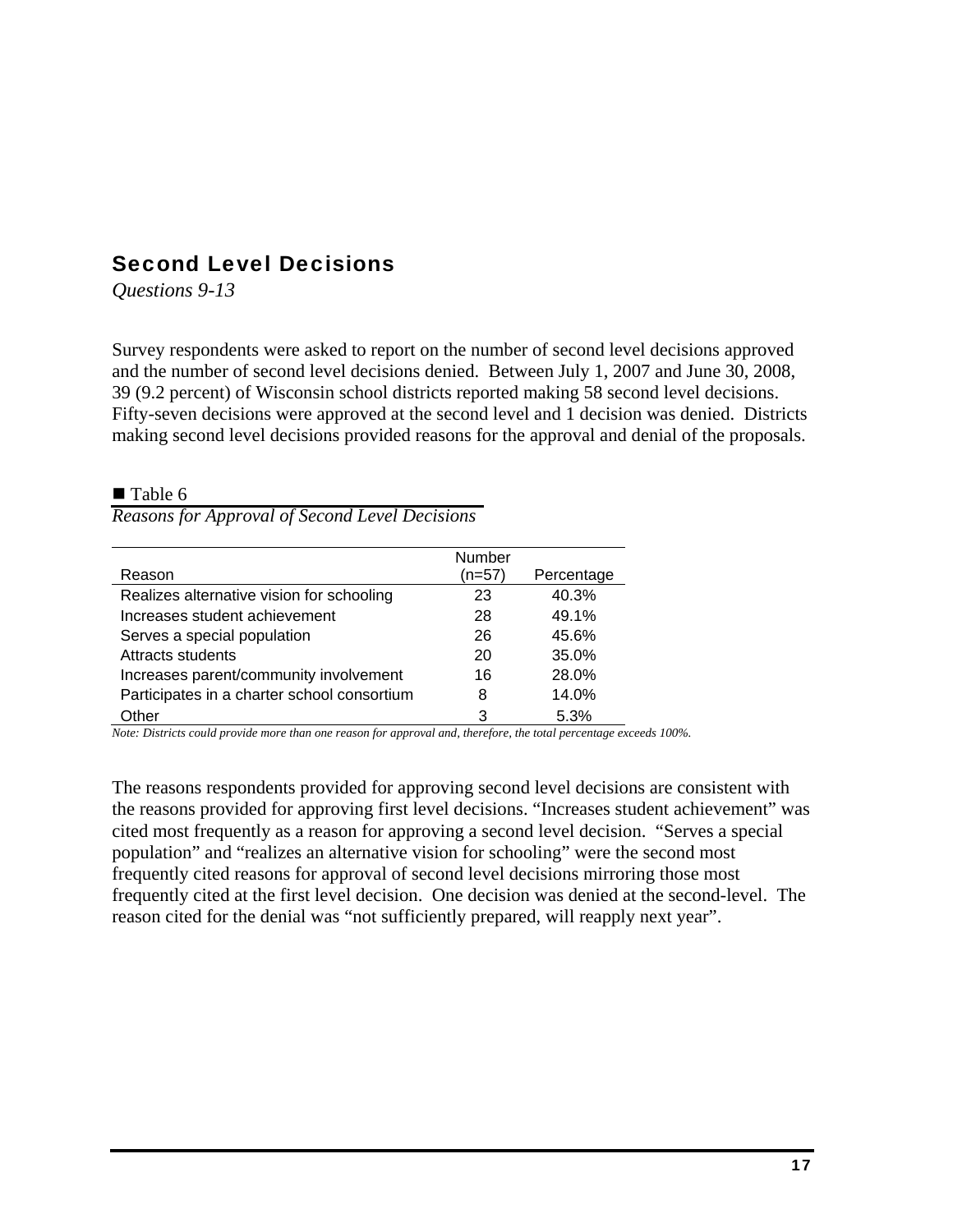#### Source of Petitions/Proposals

*Question 14* 

Respondents were asked to indicate who initiated charter school concepts or proposals.

| $\blacksquare$ Table 7                         |        |            |
|------------------------------------------------|--------|------------|
| Source of Charter School Concepts or Proposals |        |            |
|                                                | Number |            |
| Source                                         | (n=58) | Percentage |
| School Administration                          | 36     | 62.0%      |
| <b>District Superintendent</b>                 | 22     | 37.9%      |
| Teachers                                       | 29     | 50.0%      |
| Parents                                        | 19     | 32.8%      |
| <b>CESA</b>                                    | 8      | 13.8%      |
| Community (not for profit)                     | 10     | 17.2%      |
| <b>Business for profit</b>                     | 3      | 5.2%       |
| Other                                          | 4      | 6.9%       |

*Note: Districts could provide more than one source. Therefore, the total exceeds 100%.* 

Survey responses indicated that the majority of charter school concepts or proposals came from school administrators, district superintendents and teachers during the 2007-2008 reporting period. The districts reporting "other" indicated that the source of new charter petitions were students, the Ho-Chunk Nation and consortium district superintendents.

## Planning Group Participants

*Question 15* 

Respondents were asked to identify planning group members.

| Number |                                              |
|--------|----------------------------------------------|
| (n=58) | Percentage                                   |
| 50     | 86.2%                                        |
| 50     | 86.2%                                        |
|        | <b>Charter School Planning Group Members</b> |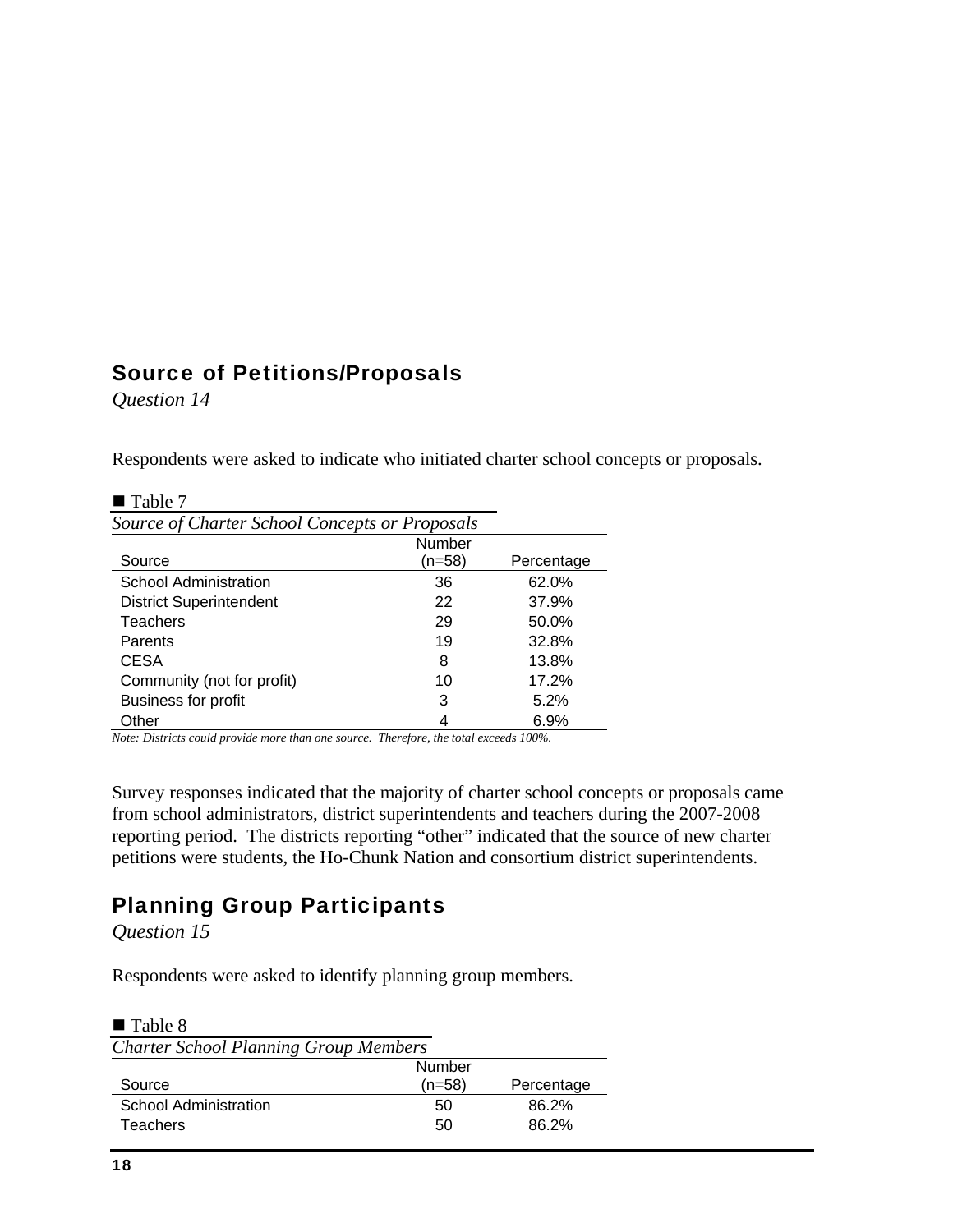| Parents                                                                                                                                                                                                           | 40 | 68.9% |
|-------------------------------------------------------------------------------------------------------------------------------------------------------------------------------------------------------------------|----|-------|
| <b>District Superintendent</b>                                                                                                                                                                                    | 30 | 51.7% |
| Community (not for profit)                                                                                                                                                                                        | 29 | 50.0% |
| <b>CESA</b>                                                                                                                                                                                                       | 10 | 17.2% |
| Business for profit                                                                                                                                                                                               | 15 | 25.9% |
| Other                                                                                                                                                                                                             |    | 12.1% |
| $\mathbf{M}$ , $\mathbf{D}^*$ , $\mathbf{M}$ , $\mathbf{M}$ , $\mathbf{M}$ , $\mathbf{M}$ , $\mathbf{M}$ , $\mathbf{M}$ , $\mathbf{M}$ , $\mathbf{M}$ , $\mathbf{M}$ , $\mathbf{M}$ , $\mathbf{M}$ , $\mathbf{M}$ |    |       |

*Note: Districts could provide more than one source. Therefore, the total exceeds 100%.* 

Survey results indicate that school administrators, teachers and parents made up the majority of charter school planning groups during the period 2007-2008 while district superintendents and community not-for-profit groups were close behind.

### **Comments**

#### *Question 16*

Question 16 of the electronic survey provided space for "Open Comments." Eighty-nine comments were provided that covered topics such as the usefulness of charter schools, the successes of current charter schools, the need for more accountability and oversight of charter schools, the feasibility of creating financially sustainable charter schools, and many others. Three districts identified that they are currently in the grant application process or will be applying for grants within the next year. Twelve districts noted that they wish to begin exploring the idea of implementing a charter school sometime in the future. Twelve districts stated that they currently have charter schools and many districts attribute student success to the implementation of these schools. Nineteen districts expressed their support for charter schools stating that charter schools are a great way to expand educational options available to students and that they are crucial to maintaining quality in the ever changing educational environment in Wisconsin. Other districts also shared feelings about the charter school grant program. Three districts indicated that the size and needs of their district limit their ability to entertain the option of opening a charter school. Four additional districts brought up concerns in regards to new regulations regarding teaching licensure, citing that they fear the new guidelines may hinder teacher innovation and furthermore, student performance as a result.

Seven districts expressed negative attitudes about charter schools and the Wisconsin Charter School Program. These responses varied in opinion. Three school districts discussed the grant application process and the drawbacks of extensively planning a school even though the implementation grant can be denied. Two discussed the financial problems involved with virtual charter schools and two feel that charter schools need more monitoring to be held to high standards. These districts believe that money spent on charter schools should be used to enhance and improve education for all children not just the select few that choose to attend these schools.

 Overall, Wisconsin school districts share mixed feelings about charter schools and the Wisconsin Charter School Program. Responses indicate the need for greater dissemination of information about the benefits of charters and the financial and instructional aspects of charter schools.

### 2007-2008 Charter School and Federal Grant Status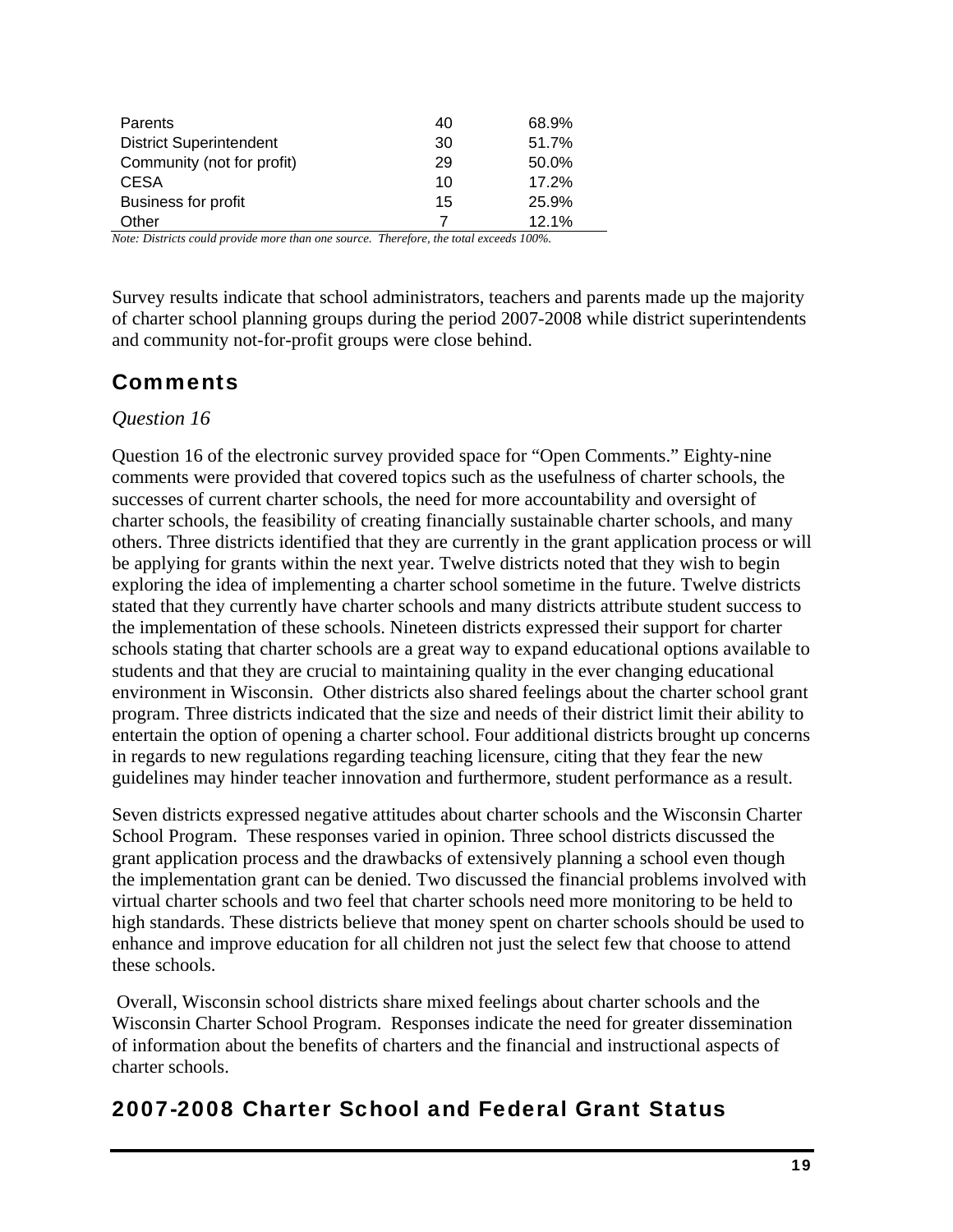There were 231 operating charter schools in the 2007-2008 school year, 214 of which were authorized by 99 school districts. Of the remaining seventeen charter schools, five were authorized by the Common Council of the City of Milwaukee, eleven were authorized by University of Wisconsin-Milwaukee, and one was authorized by UW-Parkside.

A listing of charter proposals, type of federal charter school grant application submitted to the department, the status of the application as funded or not funded, and school status as of September 2008 are revealed below in Table 9.

#### Table 9

*2007-2008 Action Taken by the Department of Public Instruction on Grant Applications submitted to the department and School Status as of September 2008* 

| <b>District and School Name</b>                                              | <b>Grant Type</b> | Date<br>Signed by<br><b>School</b><br><b>Board</b> | <b>Funding Status</b> | <b>School Status as</b><br>of 9/2008 |
|------------------------------------------------------------------------------|-------------------|----------------------------------------------------|-----------------------|--------------------------------------|
| Antigo Unified-Antigo Early Bird Charter<br>School: Where Robins Take Flight | Planning          | 9/25/07                                            | Not Funded            | Did not open                         |
| Appleton-Appleton Career Academy                                             | Implementation II | 5/30/08                                            | Funded                | Open 2007                            |
| Appleton-Appleton Construction Career<br>Academy                             | Planning          | 5/28/08                                            | Funded                | Planning                             |
| Appleton-Edison Elementary Charter School                                    | Planning          | 5/28/08                                            | Not Funded            | Did not open                         |
| Appleton-Kaleidoscope Academy                                                | Implementation II | 5/23/08                                            | Funded                | Opened 2007                          |
| Appleton-United Public Montessori                                            | Planning          | 5/29/08                                            | Not Funded            | Did not open                         |
| Baldwin-Woodville Charter School                                             | Planning          | 9/25/07                                            | Withdrawn             | Did not open                         |
| Barron-Barron Area Montessori School                                         | Implementation II | 5/23/08                                            | Funded                | Opened 2007                          |
| Beloit-Eclipse Center Charter School                                         | Implementation II | 6/02/08                                            | Funded                | Opened 2007                          |
| Beloit-Roy Chapman Andrews Academy                                           | Implementation II | 6/02/08                                            | Funded                | Opened 2007                          |
| Birchwood-Blue Hills Charter School                                          | Planning          | 5/29/08                                            | Funded                | Planning                             |
| <b>Black River Falls-Black River Area Green</b><br>School                    | Planning          | 5/27/08                                            | Funded                | Planning                             |
| Brown Deer-Fine Arts Academy of Brown<br>Deer                                | Planning          | 9/26/07                                            | Not Funded            | Did not open                         |
| Brown Deer-Brown Deer School of<br><b>Multicultural Arts</b>                 | Planning          | 5/28/08                                            | Not Funded            | Did not open                         |
| Butternut-Promethean Charter School                                          | Implementation II | 5/29/08                                            | Funded                | Opened 2007                          |
| Central-Westosha UHS-Westosha Academy                                        | Implementation II | 9/18/07                                            | Declined              | Closed 2008                          |
| <b>Chetek-Chetek Environmental Charter School</b>                            | Planning          | 5/30/08                                            | Not Funded            | Did not open                         |
| City of Milwaukee-Lighthouse Learning<br>Centers, Inc.                       | Planning          | 9/28/07                                            | Not Funded            | Did not open                         |
| City of Milwaukee-New Journey Institute                                      | Planning          | 10/01/07                                           | Not Funded            | Did not open                         |
| Columbus-Discovery Charter School                                            | Implementation II | 5/30/08                                            | Funded                | Opened 2007                          |
| Cumberland-Island City Research Academy                                      | Implementation II | 5/27/08                                            | Funded                | Opened 2007                          |
| Glidden-Glidden Class ACT Charter School                                     | Implementation II | 5/21/08                                            | Funded                | Opened 2007                          |
| Green Bay-Whitney High School                                                | Planning          | 5/28/08                                            | Not Funded            | Did not open                         |
| Greendale-Greendale School of Science and<br>Engineering                     | Planning          | 10/01/07                                           | Not Funded            | Did not open                         |
| Green Lake-Green Lake Global and<br><b>Environmental Learning Community</b>  | Implementation I  | 4/18/08                                            | Not Funded            | Opened 2008                          |
| Holmen-Ventures Charter School                                               | Planning          | 9/24/07                                            | Funded                | Opened 2008                          |
| Holmen-Ventures Charter School                                               | Implementation I  | 5/27/08                                            | Not Funded            | Opened 2008                          |
| Janesville-CRES Academy                                                      | Implementation I  | 9/26/07                                            | Funded                | Opened 2008                          |
| Janesville-Janesville Virtual Academy                                        | Implementation II | 5/13/08                                            | Funded                | Opened 2007                          |
| Janesville-TAGOS Leadership Academy                                          | Implementation II | 5/21/08                                            | Funded                | Opened 2007                          |
| Kenosha-Harborside Academy                                                   | Implementation II | 5/27/08                                            | Funded                | Opened 2007                          |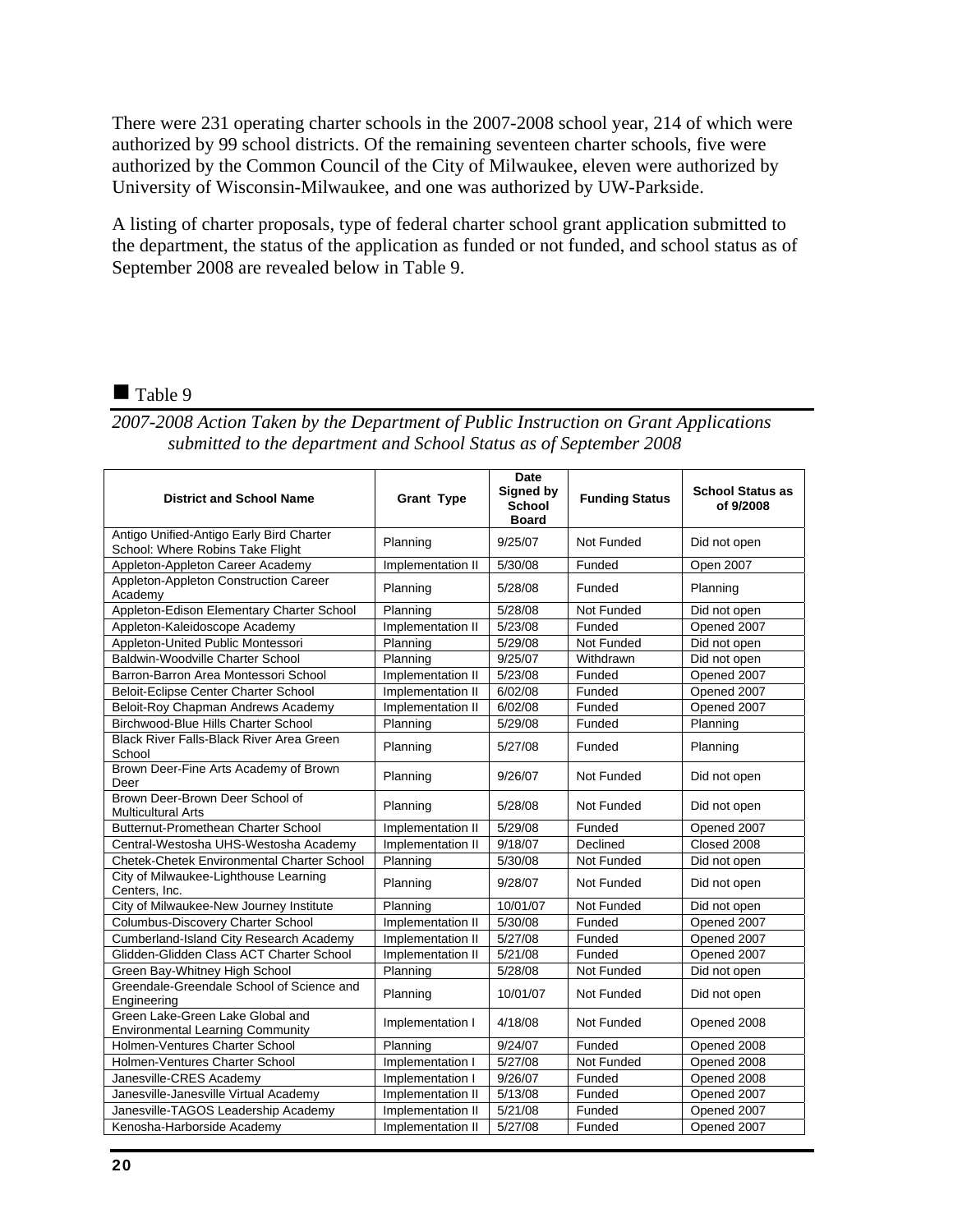| Kenosha-Technology Enhanced Curriculum                                      | Implementation II | 5/27/08 | Funded     | Opened 2007  |
|-----------------------------------------------------------------------------|-------------------|---------|------------|--------------|
| Ladysmith-Hawkins-Health Care Academy                                       | Implementation II | 5/28/08 | Funded     | Opened 2007  |
| Manitowoc-Manitowoc County<br>Comprehensive Charter School                  | Implementation II | 5/23/08 | Funded     | Opened 2007  |
| Manitowoc-McKinley Academy                                                  | Implementation I  | 9/24/07 | Funded     | Opened 2007  |
| Manitowoc-McKinley Academy                                                  | Implementation II | 5/29/08 | Funded     | Opened 2007  |
| Marshfield-Marshfield Core Advantage                                        |                   |         |            |              |
| <b>Charter School</b>                                                       | Planning          | 9/28/07 | Withdrawn  | Planning     |
| Marshfield-Marshfield Core Advantage<br><b>Charter School</b>               | Planning          | 5/30/08 | Funded     | Planning     |
| Mellen-Mellen Technology Charter School                                     | Implementation II | 5/30/08 | Funded     | Opened 2007  |
| Mercer-Mercer Environmental Tourism                                         | Implementation II | 5/29/08 | Funded     | Opened 2007  |
| Milwaukee-Audubon Technology and<br>Communication Center High School        | Planning          | 9/28/07 | Funded     | Opened 2008  |
| Milwaukee-Audubon Technology and<br><b>Communication Center High School</b> | Implementation I  | 5/27/08 | Funded     | Opened 2008  |
| Milwaukee-Carmen H.S. of Science and<br>Technology                          | Implementation II | 5/27/08 | Funded     | Opened 2007  |
| Milwaukee-Foster and Williams H.S. of the                                   | Implementation II | 5/27/08 | Funded     | Opened 2007  |
| Visual Arts<br>Milwaukee-James Madison Academic                             | Implementation II | 5/27/08 | Funded     | Opened 2007  |
| Campus<br>Milwaukee-Marshall Montessori IB Charter                          | Implementation II | 5/27/08 | Funded     | Opened 2007  |
| School<br>Milwaukee-Milwaukee Academy of Chinese                            | Implementation II | 5/27/08 | Funded     |              |
| Language<br>Milwaukee-Milwaukee African American                            | Implementation II |         |            | Opened 2007  |
| Immersion High School                                                       |                   | 5/27/08 | Funded     | Opened 2007  |
| Milwaukee-Milwaukee Business High School                                    | Planning          | 9/24/07 | Funded     | Opened 2008  |
| Milwaukee-Milwaukee Business High School                                    | Implementation I  | 5/27/08 | Funded     | Opened 2008  |
| Milwaukee-School for Urban Planning and<br>Architecture                     | Implementation II | 5/27/08 | Funded     | Opened 2007  |
| Milwaukee-WORK Institute                                                    | Implementation I  | 9/24/07 | Not Funded | Opened 2007  |
| Milwaukee-WORK Institute                                                    | Implementation I  | 5/27/08 | Funded     | Opened 2007  |
| Montello-Marquette Alternative High School                                  | Implementation I  | 6/02/08 | Not Funded | Did not open |
| Nekoosa-Nekoosa Charter Middle School                                       | Implementation I  | 6/02/08 | Funded     | Opened 2009  |
| New London-School of Enterprise Marketing                                   | Implementation II | 5/19/08 | Funded     | Opened 2007  |
| Oconto Falls-New Path Charter School                                        | Implementation II | 6/01/08 | Funded     | Opened 2007  |
| Oconto-Oconto Literacy Charter School                                       | Implementation II | 5/22/08 | Funded     | Opened 2007  |
| Osceola-Osceola Global Studies in Spanish                                   | Planning          | 9/25/07 | Withdrawn  | Did not open |
| Oshkosh-Franklin Key to Learning Charter<br>School                          | Implementation II | 5/28/08 | Funded     | Opened 2007  |
| Oshkosh-Jacob Shapiro Brain Based<br>Instruction Laboratory School          | Implementation II | 5/28/08 | Funded     | Opened 2007  |
| Rhinelander-Rhinelander Environmental<br>Stewardship Academy                | Implementation II | 5/16/08 | Funded     | Opened 2007  |
| Ripon-Crossroads Charter School                                             | Planning          | 9/24/07 | Funded     | Opened 2008  |
| Ripon-Crossroads Charter School                                             | Implementation I  | 5/12/08 | Funded     | Opened 2008  |
| Ripon-Quest Charter School                                                  | Planning          | 5/12/08 | Not Funded | Did not open |
| Ripon-Tiger Pride Charter School                                            | Planning          | 5/12/08 | Not Funded | Did not open |
| Sheboygan-A2 Charter School                                                 | Implementation II | 5/27/08 | Funded     | Opened 2007  |
| Sheboygan-Elementary School of the Arts<br>and Academics                    | Implementation II | 5/27/08 | Funded     | Opened 2007  |
| Sheboygan-Face to Face with Learning<br>Online Charter                      | Implementation II | 5/27/08 | Funded     | Opened 2007  |
| Sheboygan-Lake Country Academy                                              | Implementation II | 5/27/08 | Funded     | Opened 2007  |
| Sheboygan-Northeast Wisconsin Montessori                                    | Implementation II | 5/27/08 | Funded     | Opened 2007  |
| Sheboygan-Pigeon River Environmental<br><b>Education Elementary</b>         | Planning          | 5/27/08 | Funded     | Planning     |
| Sheboygan-SUCCESS Academy Charter<br>School                                 | Implementation II | 5/27/08 | Funded     | Opened 2007  |
| Sheboygan-The Etude School                                                  | Implementation II | 5/27/08 | Funded     | Opened 2007  |
| Sheboygan-Washington School for<br>Comprehensive Literacy                   | Implementation II | 9/26/07 | Funded     | Opened 2006  |
| Shorewood-Lake Bluff Multiage School                                        | Implementation I  | 9/28/07 | Not Funded | Did not open |
| South Shore-South Shore Charter School                                      | Planning          | 5/21/08 | Not Funded | Did not open |
| Tigerton-Tigerton Technology Academy                                        | Planning          | 5/29/08 | Not Funded | Did not open |
|                                                                             |                   |         |            |              |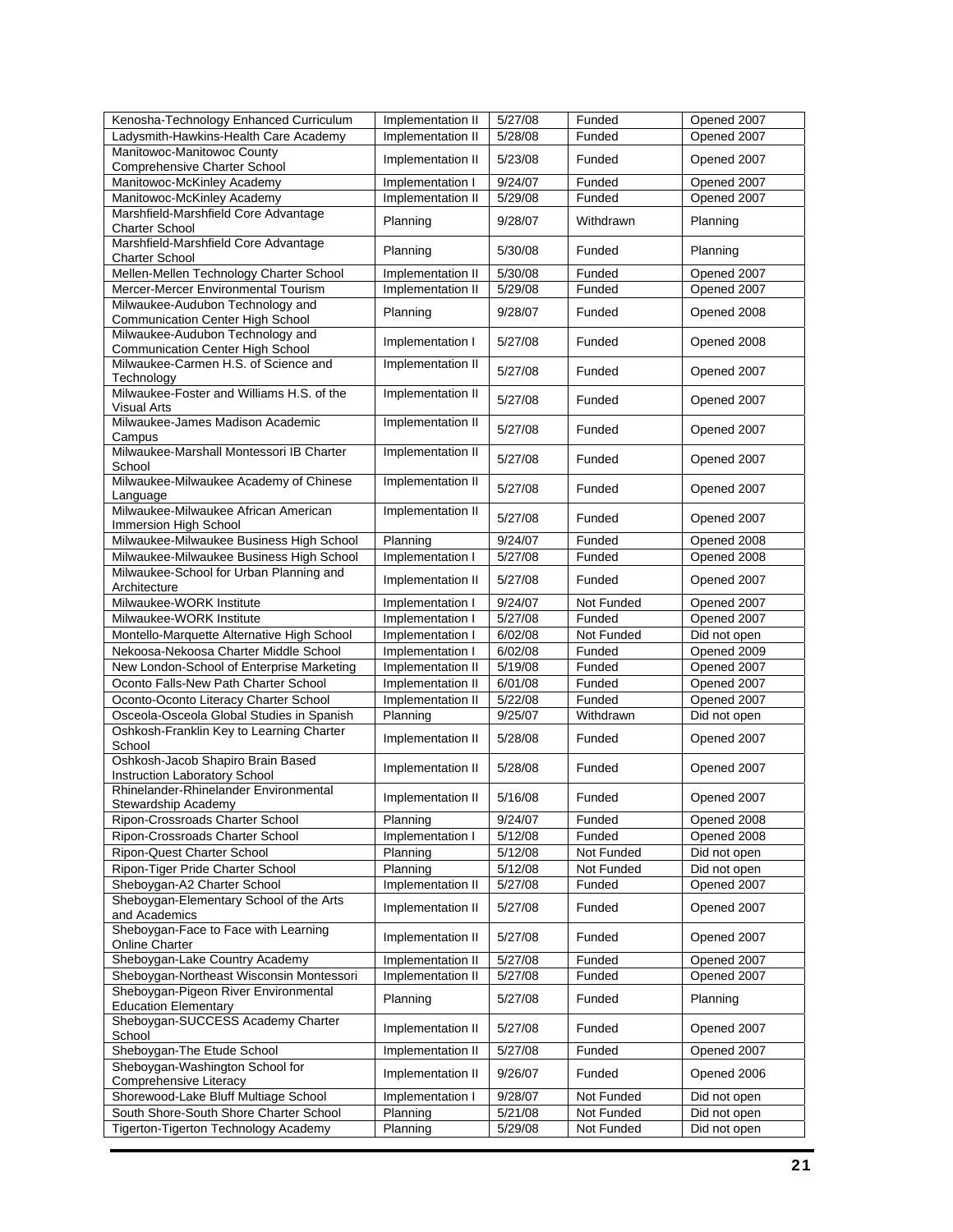| UW Milwaukee-Milwaukee Renaissance<br>Academy              | Implementation II | 5/06/08 | Funded     | Opened 2007  |
|------------------------------------------------------------|-------------------|---------|------------|--------------|
| UW Milwaukee-Seeds of Health Elementary                    | Implementation II | 5/08/08 | Funded     | Opened 2007  |
| UW Milwaukee-Wisconsin Community<br>Services-Project Excel | Planning          | 6/02/08 | Not Funded | Did not open |
| Viroqua-School of the Arts                                 | Planning          | 5/28/08 | Not Funded | Did not open |
| Viroqua-Viroqua Healthcare Academy                         | Planning          | 5/27/08 | Not Funded | Did not open |
| Waukesha-Waukesha Engineering<br>Preparatory Academy       | Implementation I  | 2/14/08 | Funded     | Opened 2007  |
| Wausau-EEA Learning Academy                                | Implementation I  | 9/27/07 | Funded     | Opened 2007  |
| Wauwatosa-Tosa School of Health Science<br>and Technology  | Implementation II | 4/29/08 | Funded     | Opened 2007  |
| West De Pere-Phantom Knight School of<br>Opportunity       | Implementation II | 5/30/08 | Funded     | Opened 2007  |
| Winter-Pathways                                            | Implementation II | 5/29/08 | Funded     | Opened 2007  |
| Wisconsin Rapids-Mead Elementary School                    | Planning          | 9/10/07 | Funded     | Opened 2008  |
| Wisconsin Rapids-Mead Elementary School                    | Implementation I  | 4/14/08 | Funded     | Opened 2008  |
| Wisconsin Rapids-Vesper Elementary Charter                 | Planning          | 9/10/07 | Funded     | Opened 2007  |
| Wisconsin Rapids-Vesper Elementary Charter<br>School       | Implementation I  | 5/05/08 | Funded     | Opened 2007  |

Funding status and school status are closely related. Only two of the 19 schools that did not receive funding opened. Three districts opted to decline funding or withdraw their application.

Several school districts indicated participation in multi-district charter activity during the 2007-2008 reporting period. 110 school districts and Oneida Nation were involved in multidistrict charter activity during the 2007-2008 survey reporting period. A list of the sponsor districts and the consortium districts involved are listed below in Table 10.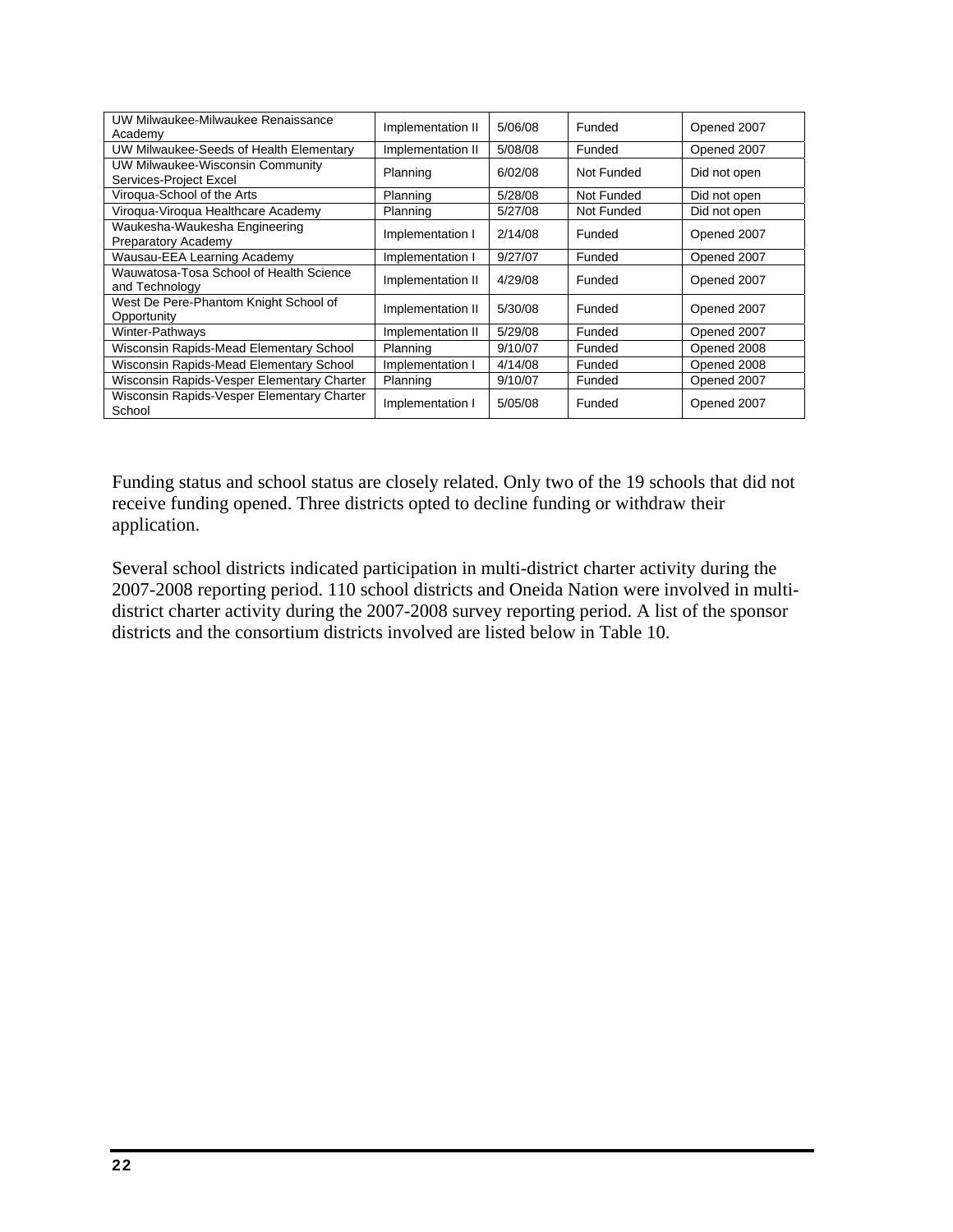#### Table 10

## *School Districts Engaged in Multi-District/Partner Charter Activity*

| <b>Sponsor District</b> | <b>Consortium Districts</b> | <b>Sponsor District</b>   | <b>Consortium Districts</b> |
|-------------------------|-----------------------------|---------------------------|-----------------------------|
| <b>Medford</b>          | Abbotsford                  |                           |                             |
|                         | Colby                       |                           |                             |
|                         | Prentice                    | Kohler/CESA 7             | Algoma                      |
|                         | Rib Lake                    |                           | Ashwaubenon                 |
|                         |                             |                           | <b>Brillion</b>             |
| Cambridge               | Deerfield                   |                           | Cedar Grove                 |
|                         | Fort Atkinson               |                           | Chilton                     |
|                         | Jefferson                   |                           | Denmark                     |
|                         | <b>Johson Creek</b>         |                           | De Pere                     |
|                         | Lake Mills                  |                           | <b>Elkhart Lake</b>         |
|                         | Marshall                    |                           | Gibraltar                   |
|                         | Palmyra Eagle               |                           | Green Bay                   |
|                         | Whitewater                  |                           | Hilbert                     |
|                         |                             |                           | <b>Howard Suamico</b>       |
| <b>Manitowoc</b>        | Kiel                        |                           | <b>Howards Grove</b>        |
|                         | Mishicot                    |                           | Kewaunee                    |
|                         | Reedsville                  |                           | Luxemburg-Casco             |
|                         | <b>Two Rivers</b>           |                           | Manitowoc                   |
|                         | Valders Area                |                           | Mishicot                    |
|                         |                             |                           | New Holstein                |
|                         |                             |                           |                             |
| Lena                    | Coleman                     |                           | Oneida Nation               |
|                         |                             |                           | Oostburg                    |
|                         |                             |                           | Plymouth                    |
| Menasha                 | Appleton                    |                           | Pulaski<br>Random Lake      |
|                         |                             |                           | Reedsville                  |
| <b>Butternut</b>        | Glidden                     |                           | Sevastopol                  |
|                         | Mellen                      |                           | Seymour                     |
|                         | Mercer                      |                           | Sheboygan                   |
|                         |                             |                           | Sheboygan Falls             |
| <b>New Lisbon</b>       | Elroy                       |                           | Southern Door               |
|                         | Hillsboro                   |                           | Stockbridge                 |
|                         | Necedah                     |                           | Sturgeon Bay                |
|                         | Mauston                     |                           | <b>Two Rivers</b>           |
|                         | Wonewoc                     |                           | Valders                     |
|                         |                             |                           | West De Pere                |
| Wilmot                  | Silver Lake                 |                           | Wrightstown                 |
|                         | <b>Trevor Grade</b>         |                           |                             |
|                         |                             | <b>Oak Creek-Franklin</b> | South Milwaukee             |
| <b>Rice Lake</b>        | Barron                      |                           | Cudahy                      |
|                         | Cameron                     |                           |                             |
|                         | Cumberland                  | <b>West Allis</b>         | <b>Brown Deer</b>           |
|                         | Chetek                      |                           | Cudahy                      |
|                         | Turtle Lake                 |                           | Franklin                    |
|                         |                             |                           | South Milwaukee             |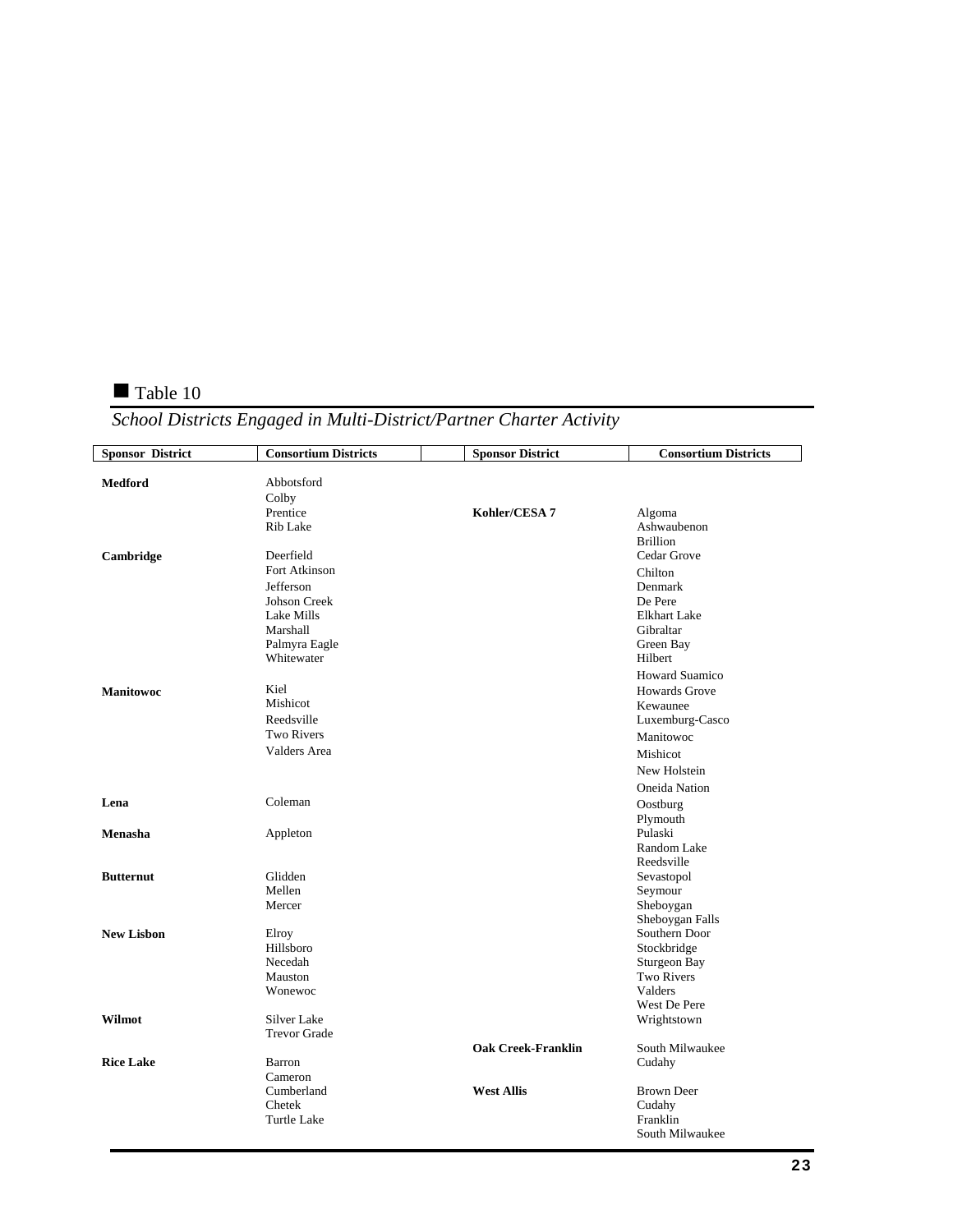| Weyawega-Fremont        | Iola-Scandinavia<br>Manawa<br>New London<br>Waupaca | <b>Viroqua</b> | De Soto<br>Kickapoo<br>La Farge<br>Westby                |
|-------------------------|-----------------------------------------------------|----------------|----------------------------------------------------------|
| <b>Wisconsin Rapids</b> | Nekoosa<br>Port Edwards                             | <b>Elkhorn</b> | Big Foot<br>Delavan-Darien<br>Lake Geneva Genoa City UHS |
| <b>Hamilton</b>         | Cudahy<br>Franklin<br>Greenfield<br>Wauwatosa       |                | Williams Bay                                             |

 The map below page depicts the outcome of charter school petitions or proposals filed during the 2007-2008 school year and also includes all districts involved in consortium activity (see figure 3).

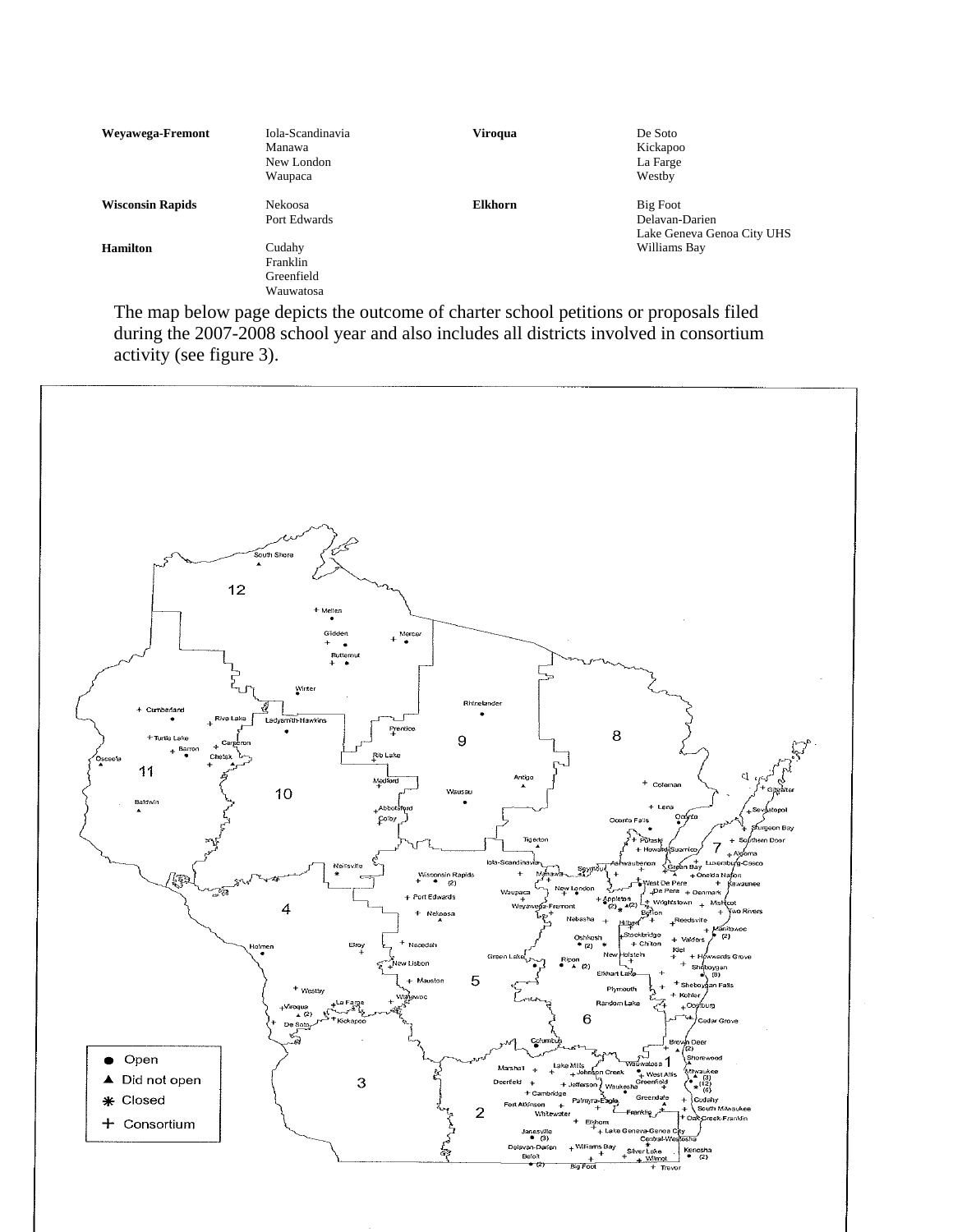*Figure 3:* Status as of September 2008 of statewide petitions submitted to the department in 2007-2008. Picture includes districts with petitions or proposals and multi-district charter school consortium partners in all 12 Cooperative Education Service Agency (CESA) areas.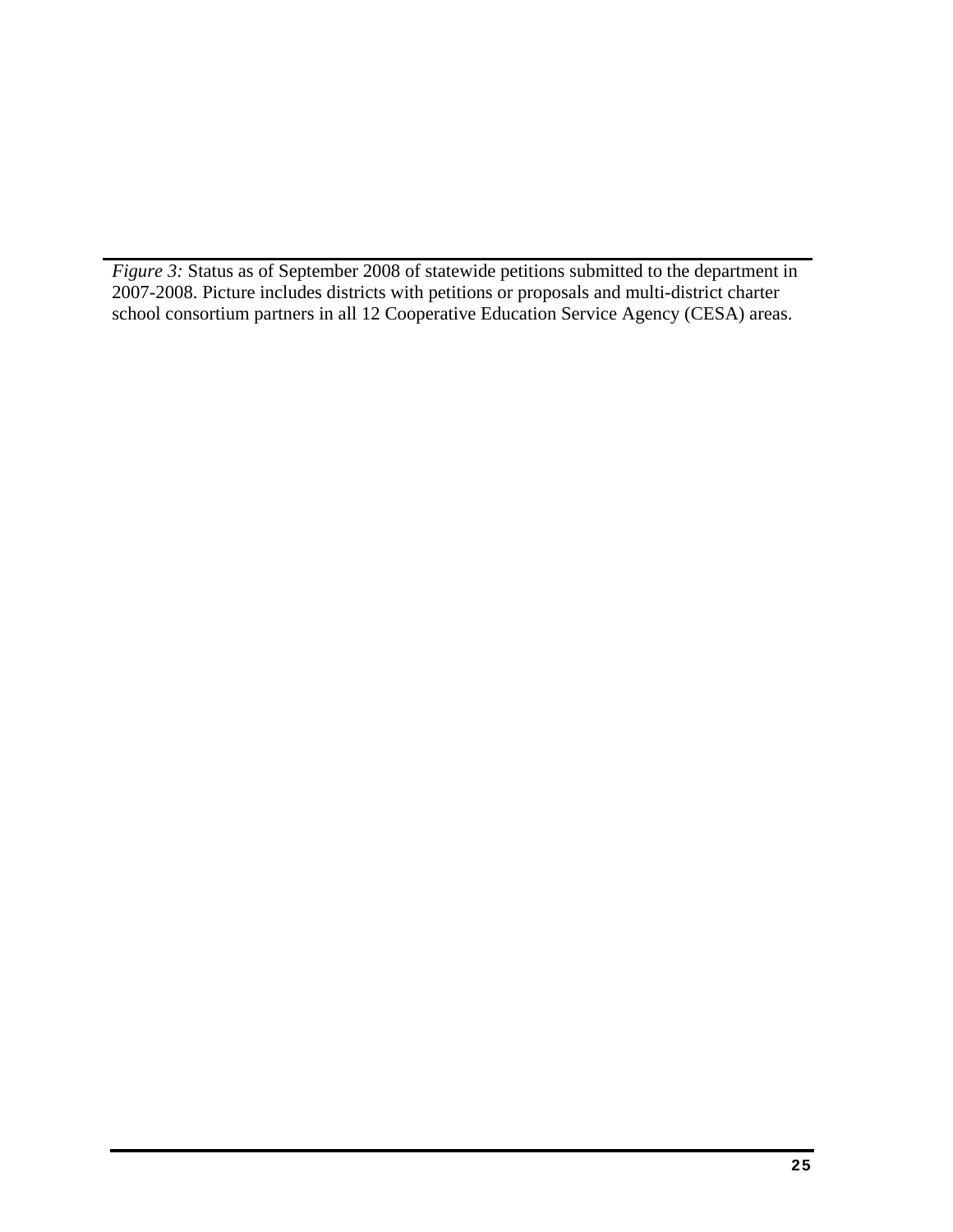- Center for Education Reform. (2006). *All About Charter Schools-CER Quick Facts.* Retrieved on July 11, 2006 from http://www.edreform.com/index.cfm?fuseAction=document&documentID=1964
- Finnigan, K., Adelman, N, Anderson, L. et. al (2004). *Evaluation of the Public Charter Schools Program: Final Report*. Prepared for the U.S. Department of Education Office of the Deputy Secretary Policy and Program Studies Service. SRI International: Washington D.C.
- Hassel, B. Ziebarth, T. & Steiner, L. (2005). *ECS Issue Brief: A State Policymaker's Guide to Alternative Authorizers of Charter Schools*. Education Commission of the States: Denver
- Hill, P., Lake, R., Celio, M. B., Campbell, C., Herdman, P., & Bulkley, K., (2001). *Study of Charter School Accountability: National Charter School Accountability Study.* (OERI Publication No. RC9711032). Washington, DC: US Department of Education-Office of Educational Research and Improvement.
- Nelson, B., Berman, P., Ericson J. et al (2000). *The State of Charter Schools 2000 Fourth Year Report.* Washington, DC: U.S. Department of Education-Office of Educational Research and Improvement. Available at http://www.ed.gov/pubs/charter4thyear/index.html
- Palmer, L. B., Gau, R., & Shekerjian, O. (2003). *Charter School Authorizing: Are States Making the Grade.* Washington, DC: Thomas B. Fordham Institute.
- WestEd (2006). *US Charter Schools-Answers to Frequently Asked Questions-Which States Have Charter Schools?* Retrieved on July 11, 2006 from http://www.uscharterschools.org/pub/uscs\_docs/o/faq.html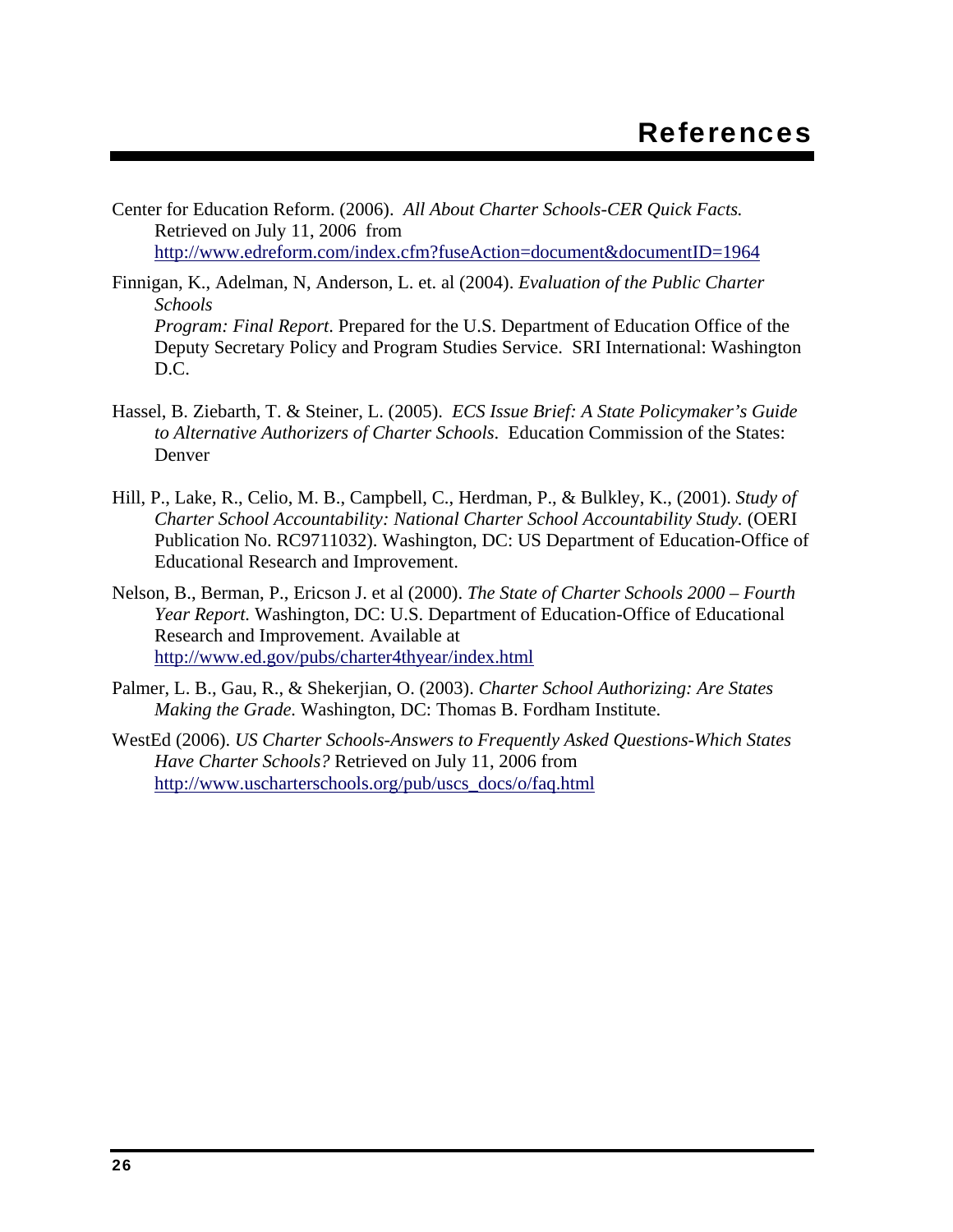## Appendix A



## **Wisconsin Department of Public Instruction Charter School Contract Reviewer Benchmarks**

| School District/Chartering Authority Name                                                                                                                                                                                                                                                                                                                                                       | <b>Charter School Name</b> |         |        |
|-------------------------------------------------------------------------------------------------------------------------------------------------------------------------------------------------------------------------------------------------------------------------------------------------------------------------------------------------------------------------------------------------|----------------------------|---------|--------|
|                                                                                                                                                                                                                                                                                                                                                                                                 |                            |         |        |
| <b>General Information</b>                                                                                                                                                                                                                                                                                                                                                                      |                            | Rating  |        |
|                                                                                                                                                                                                                                                                                                                                                                                                 |                            | Present | Absent |
| Indicates name of the person seeking to establish the charter school.<br>\$118.40(1m)(b)1                                                                                                                                                                                                                                                                                                       |                            |         |        |
| Indicates name of the person who will be in charge of the charter school.<br>\$118.40(1m)(b)2                                                                                                                                                                                                                                                                                                   |                            |         |        |
| Describes the manner in which administrative services will be provided.<br>\$118.40(1m)(b)2                                                                                                                                                                                                                                                                                                     |                            |         |        |
| Identifies the status of the school as a non-instrumentality or<br>instrumentality of the school district. $$118.40(7)(a)$                                                                                                                                                                                                                                                                      |                            |         |        |
| <b>Charter School Program Description</b><br>Well organized description of school.                                                                                                                                                                                                                                                                                                              |                            | Present | Absent |
| Describes the charter school educational program offered and students<br>served. $$118.40(1m)(b)3$                                                                                                                                                                                                                                                                                              |                            |         |        |
| Describes the method used to enable pupils to attain educational goals<br>under Wisconsin Statutes 118.01. $$118.40(1m)(b)4$                                                                                                                                                                                                                                                                    |                            |         |        |
| Describes the method by which evidence of student achievement or<br>progress in attaining academic skills and knowledge will be measured.<br>\$118.40(1m)(b)5                                                                                                                                                                                                                                   |                            |         |        |
| Governance/Structure                                                                                                                                                                                                                                                                                                                                                                            |                            | Present | Absent |
| Describes how the school will be governed, including method to be<br>followed to ensure parental involvement. $$118.40(1m)(b)6$                                                                                                                                                                                                                                                                 |                            |         |        |
| Includes methods employed to review qualifications that must be met by<br>individuals employed by the school, assuring that every teacher,<br>supervisor, administrator or professional staff member holds a<br>certificate, permit or license issued by the department before entering<br>duties for such a position [Wisconsin Statutes 118.19(10 and<br>$121.02(1)(a)2.$ ] $$118.40(1m)(b)7$ |                            |         |        |
| Provides procedures by which the school will follow to ensure the health<br>and safety of the pupils. $$118.40(1m)(b)8$                                                                                                                                                                                                                                                                         |                            |         |        |
| Provides the procedures used to achieve a racial and ethnic balance<br>among its pupils that is reflective of the school district population.<br>\$118.40(1m)(b)9                                                                                                                                                                                                                               |                            |         |        |
| Provides the requirements for admission to the school. $$118.40(1m)(b)10$                                                                                                                                                                                                                                                                                                                       |                            |         |        |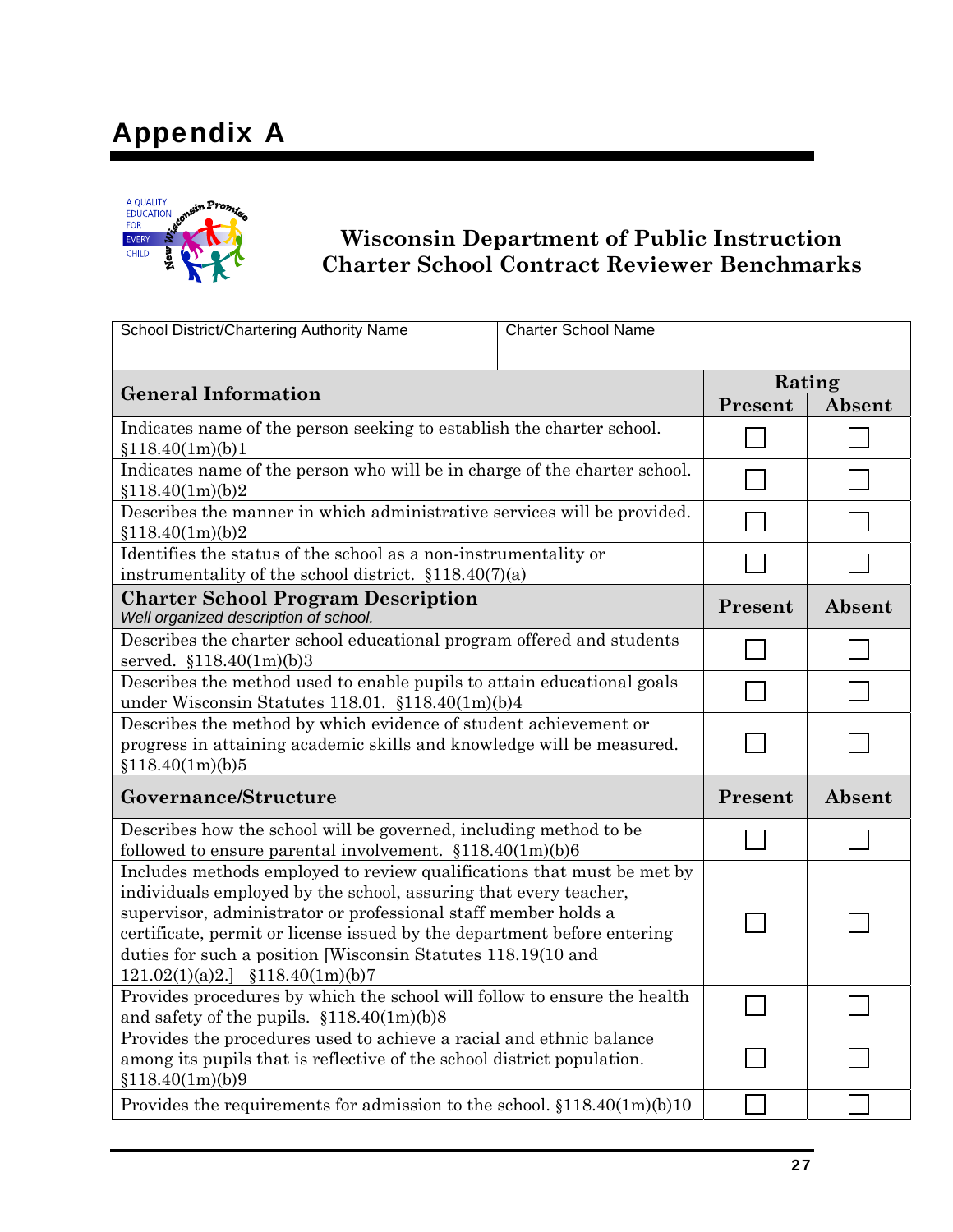| Describes procedures school will follow if more students apply for<br>admission than can be admitted, including a lottery process.<br>§5210(1)(h) of the Elementary and Secondary Education Act (ESEA) as<br>amended by the No Child Left Behind Act of 2001                                                                                              |         |        |
|-----------------------------------------------------------------------------------------------------------------------------------------------------------------------------------------------------------------------------------------------------------------------------------------------------------------------------------------------------------|---------|--------|
| Describes the level of autonomy afforded the charter school relative to<br>policy and budget development, staffing and evaluation. $\S5210(1)(a)$ of<br>the ESEA                                                                                                                                                                                          |         |        |
| Criteria                                                                                                                                                                                                                                                                                                                                                  | Present | Absent |
| Describes the procedures by which students will be disciplined.<br>\$118.40(1m)(b)12                                                                                                                                                                                                                                                                      |         |        |
| Identifies the public school alternatives for pupils who reside in the<br>school district and do not wish to attend or are not admitted to the<br>charter school. $$118.40(1m)(b)13$                                                                                                                                                                      |         |        |
| Indicates how the program and attendance at the charter school is<br>voluntary. $$118.40(6)$                                                                                                                                                                                                                                                              |         |        |
| Clearly states that the charter school does not charge tuition.                                                                                                                                                                                                                                                                                           |         |        |
| \$118.40(4)(b)1<br><b>Financial/Operational Criteria</b>                                                                                                                                                                                                                                                                                                  | Present | Absent |
| Describes the manner in which annual audits of the financial and                                                                                                                                                                                                                                                                                          |         |        |
| programmatic operations of the school will be performed.<br>\$118.40(1m)(b)11                                                                                                                                                                                                                                                                             |         |        |
| Provides a description of the facilities and the types and limits of the                                                                                                                                                                                                                                                                                  |         |        |
| liability insurance that the school will carry. $$118.40(1m)(b)14$<br>Describes the effects of the establishment of the charter school on the                                                                                                                                                                                                             |         |        |
| liability of the school district and the effect of the establishment of the<br>charter school on the liability of the contracting entity.<br>\$118.40(1m)(b)15                                                                                                                                                                                            |         |        |
| The contract specifies the amount to be paid to the charter school each<br>year of the contract. $$118.40(3)(b)$                                                                                                                                                                                                                                          |         |        |
| Contract addresses how the school district will allocate federal funding<br>for which the charter school is eligible. $\S5203(b)(2)$ of the ESEA                                                                                                                                                                                                          |         |        |
| Describes a program which is nonsectarian in its practices, programs,<br>admission policies, employment practices and all other operations.<br>\$118.40(4)(a)2                                                                                                                                                                                            |         |        |
| Includes a nondiscrimination clause stating the charter school will not<br>deny admission or participation in any program or activity on the basis<br>of a person's sex, race, religion, national origin, ancestry, pregnancy,<br>martial or parental status, sexual orientation or physical, mental,<br>emotional or learning disability. §118.40(4)(b)2 |         |        |
| Addresses the procedures or reasons by which either party may                                                                                                                                                                                                                                                                                             |         |        |
| withdraw or revoke the contract. $$118.40(5)$<br>Describes or identifies any waivers of school district policy agreed to by<br>the authorizer and the operator of the charter school. $\S5210(1)$ A of the                                                                                                                                                |         |        |
| <b>ESEA</b>                                                                                                                                                                                                                                                                                                                                               |         |        |
| Specifies any administrative fee paid to the authorizer and agreed to by<br>the authorizer and the operator of the charter school. $\S 5204(f)(4)(B)$ of<br>the ESEA                                                                                                                                                                                      |         |        |
| Other                                                                                                                                                                                                                                                                                                                                                     | Present | Absent |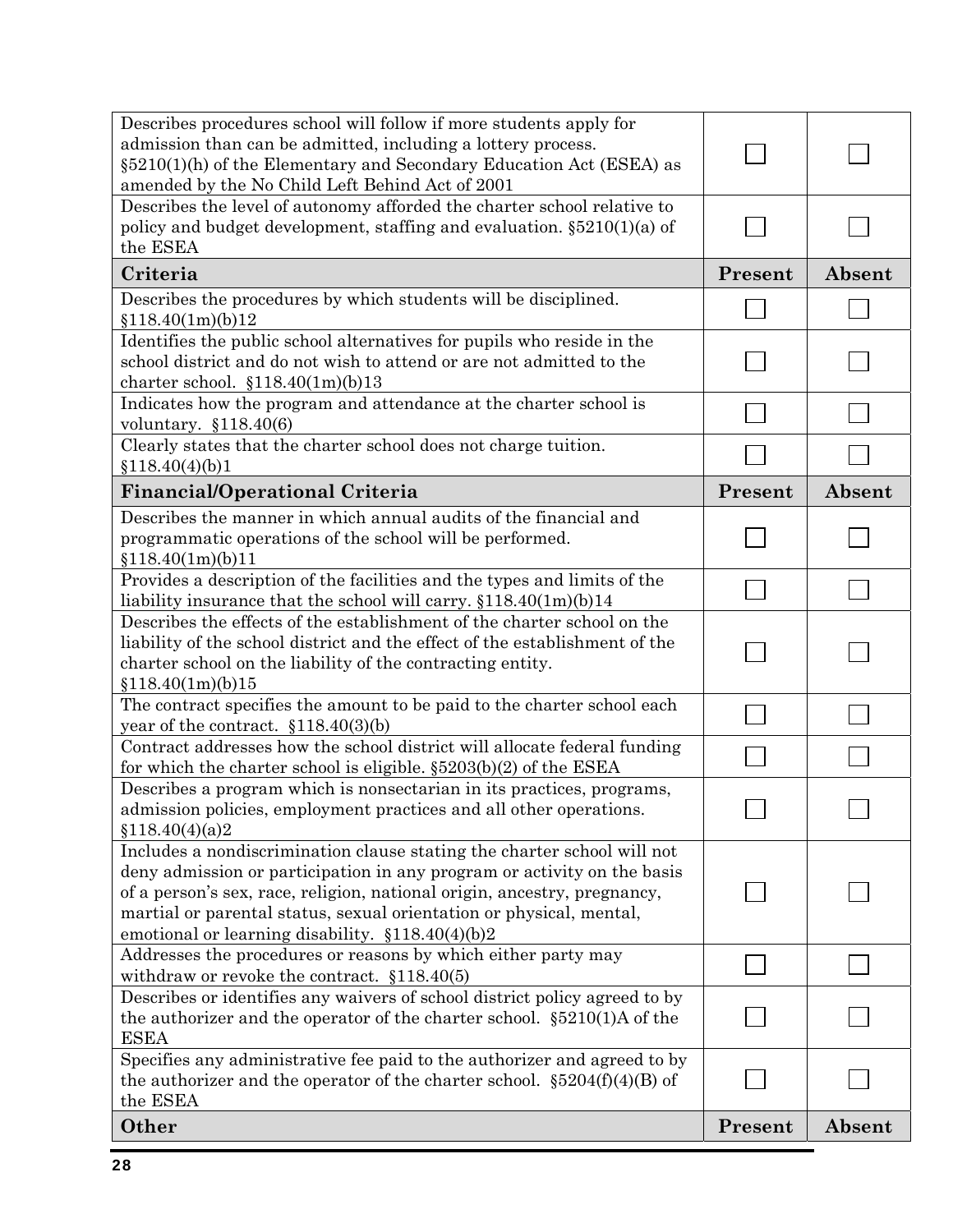| The length of the contract is specified, not to exceed 5 years.<br>\$118.40(3)(b)                                                                                                                                                                 |  |
|---------------------------------------------------------------------------------------------------------------------------------------------------------------------------------------------------------------------------------------------------|--|
| The contract is dated and signatures of the authorizer and the operator<br>of the charter school are provided. $$118.40(3)(a)$                                                                                                                    |  |
| Describes the effect of the establishment of the charter school on the<br>liability of the authorizer where the authorizer is not a school district.<br>\$118.40(2r)(b)2                                                                          |  |
| If the charter school replaces a public school in whole or part, describes<br>how it will give preference in admission to any pupil who resides in the<br>attendance area or the former attendance area of that public school.<br>\$118.40(4)(a)1 |  |
| By September 1, 2004 operators of high school grades describe policy<br>specifying criteria for granting high school diploma. $$118.33(1)(f)2$                                                                                                    |  |
| Describes manner of transportation, if provided, to and from the charter<br>school. (Note—school districts are not required to provide transportation<br>to charter schools.)                                                                     |  |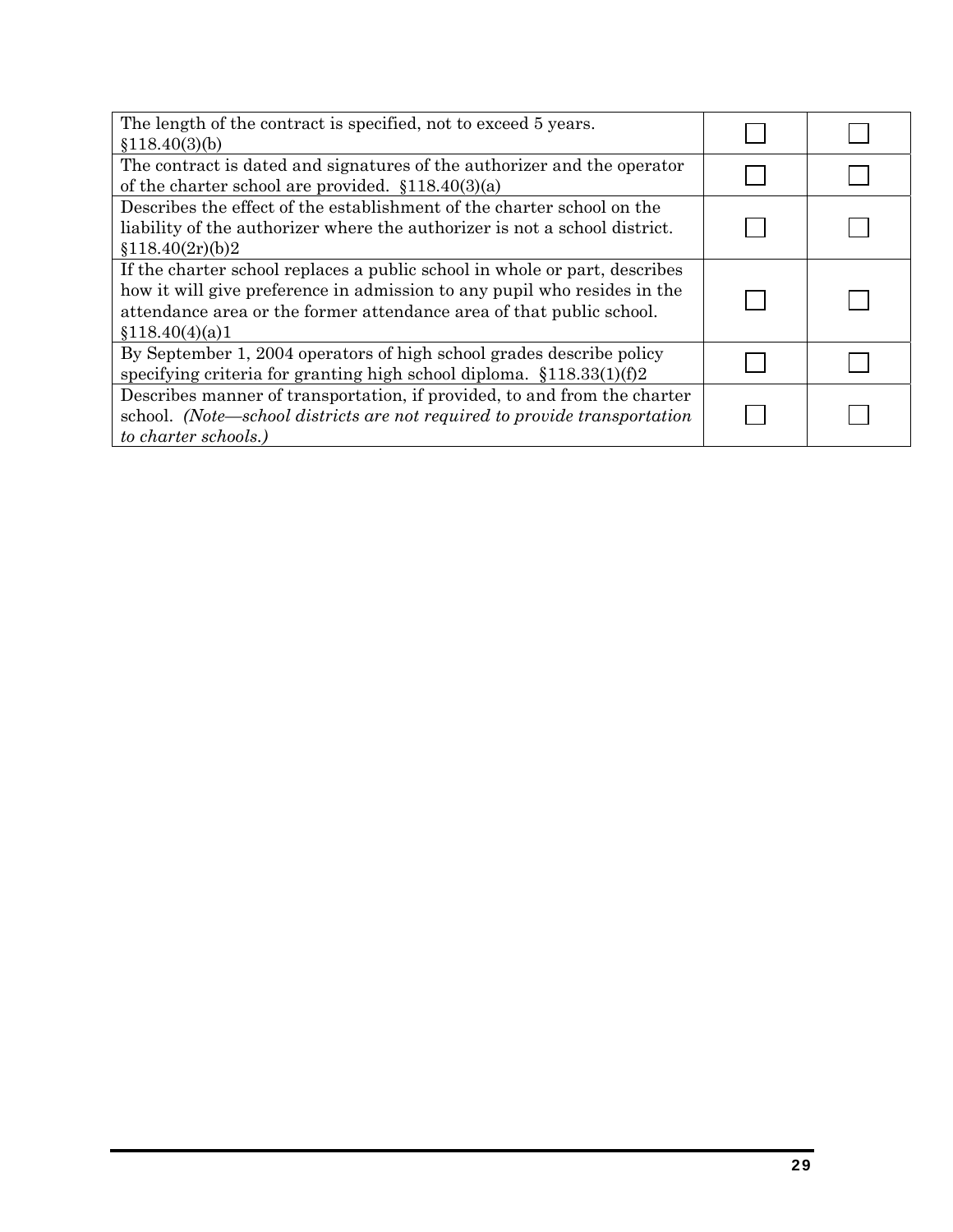

## State of Wisconsin Department of Public Instruction

**Elizabeth Burmaster, State Superintendent** 

July 17, 2008

Dear District Administrator:

State law requires the Department of Public Instruction to report annually to the legislature the status of existing charter schools, the number of petitions for new charter schools, as well as any school board or departmental action taken on petitions for new charter schools.

In compliance with this requirement, the department has developed an electronic survey to gather necessary data to include in our report to the legislature. Most of you will finish the survey in less than five minutes. This survey can be accessed via the following web address: https://www2.dpi.wi.gov/sms-css/home.do. Please note that the survey cannot be accessed through the Department of Public Instruction website.

Your password, which is case sensitive, is **kcs722.**

The information requested in the survey specifically complies with s. 115.28(49), Wis. Stats., and corresponds to charter activity between July 1, 2007, and June 30, 2008. Thank you for a 100 percent response rate last year and for your feedback regarding survey improvement.

All districts are asked to complete and submit the survey electronically no later than August 1, 2008. If you have questions regarding the survey, you may contact Ernie Saldana at ernie.saldana@dpi.state.wi.us or Latoya Holiday at latoya.holiday@dpi.state.wi.us. Your timely completion of the survey is greatly appreciated.

Sincerely,

Elizabeth Burmaster State Superintendent

EB:es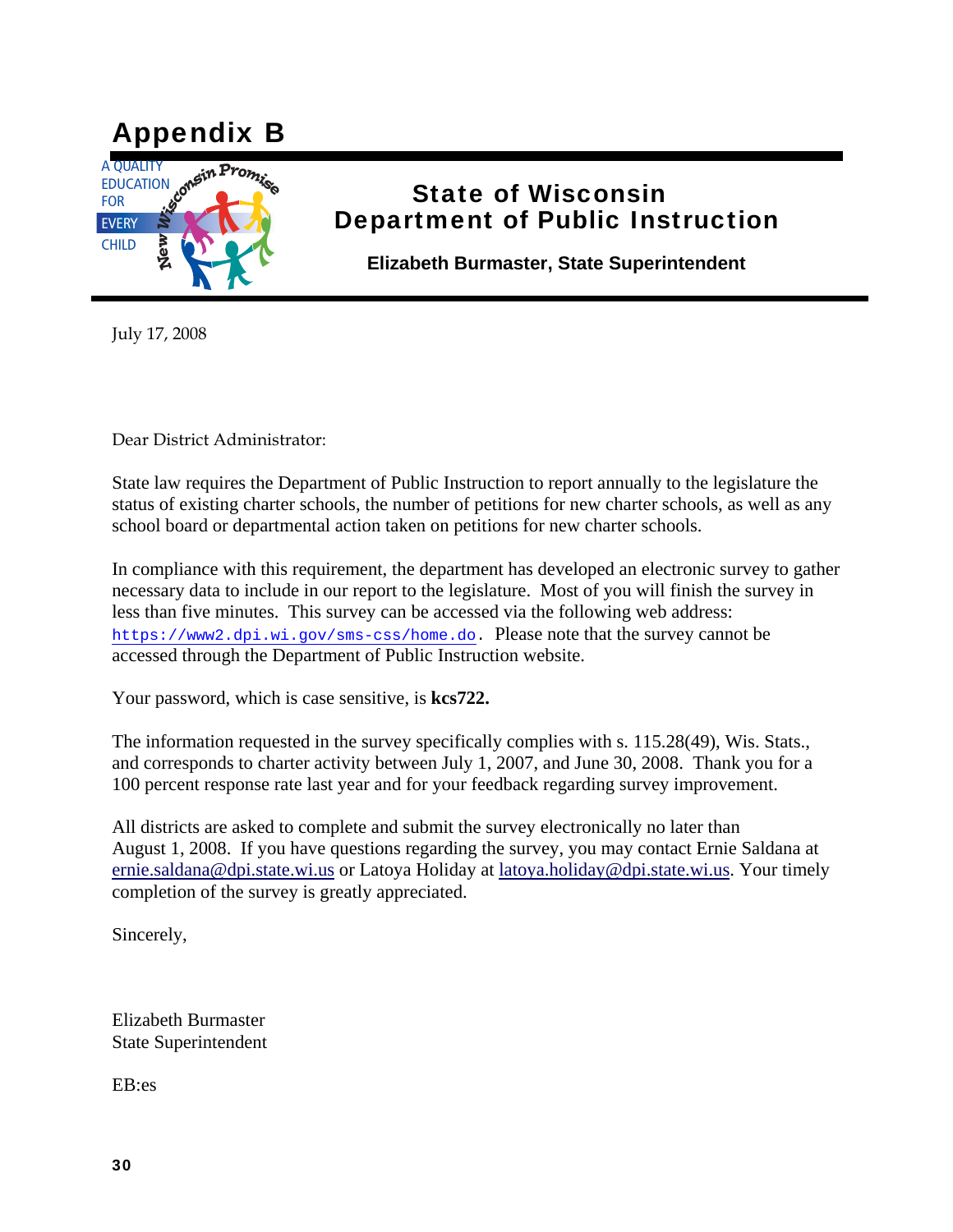### **School Management Services**

#### **Charter School Proposal Report 2007-2008**

#### **School District (0000)**

*PII-0008 Collection of this information is a requirement of s.115.28(49), Wis. Stats.*

Dear District Administrator,

The Department of Public Instruction must annually report to the Legislature on the status of existing charter schools, the number of petitions/proposals for new charter schools, and school board and departmental action on petitions/proposals for new charter schools.

You are asked to participate regardless of whether your district has charter schools or whether your district made decisions about charter school petitions/proposals.

Please respond to the questions below regarding approval or denial for each proposal filed, and select a reason(s) for approval or denial for each proposal filed. If multiple proposals have been approved or denied, provide clarification of reasons in the space for comments at the end.

The form seeks information on first and second level decisions on new charter school petitions or proposals within your school district **between July 1, 2007 and June 30, 2008 only**.

A first level decision is defined as a concept approval for the purposes of further study, participation in a consortium or a signed charter school planning grant. A second level decision is defined as an approved charter contract between the district and the operator of a charter school, a written agreement to participate in a consortium or a signature on a charter school implementation grant.

The form may be electronically submitted by pressing the "Submit" button at the bottom of the survey.

If you have questions while completing the survey or encounter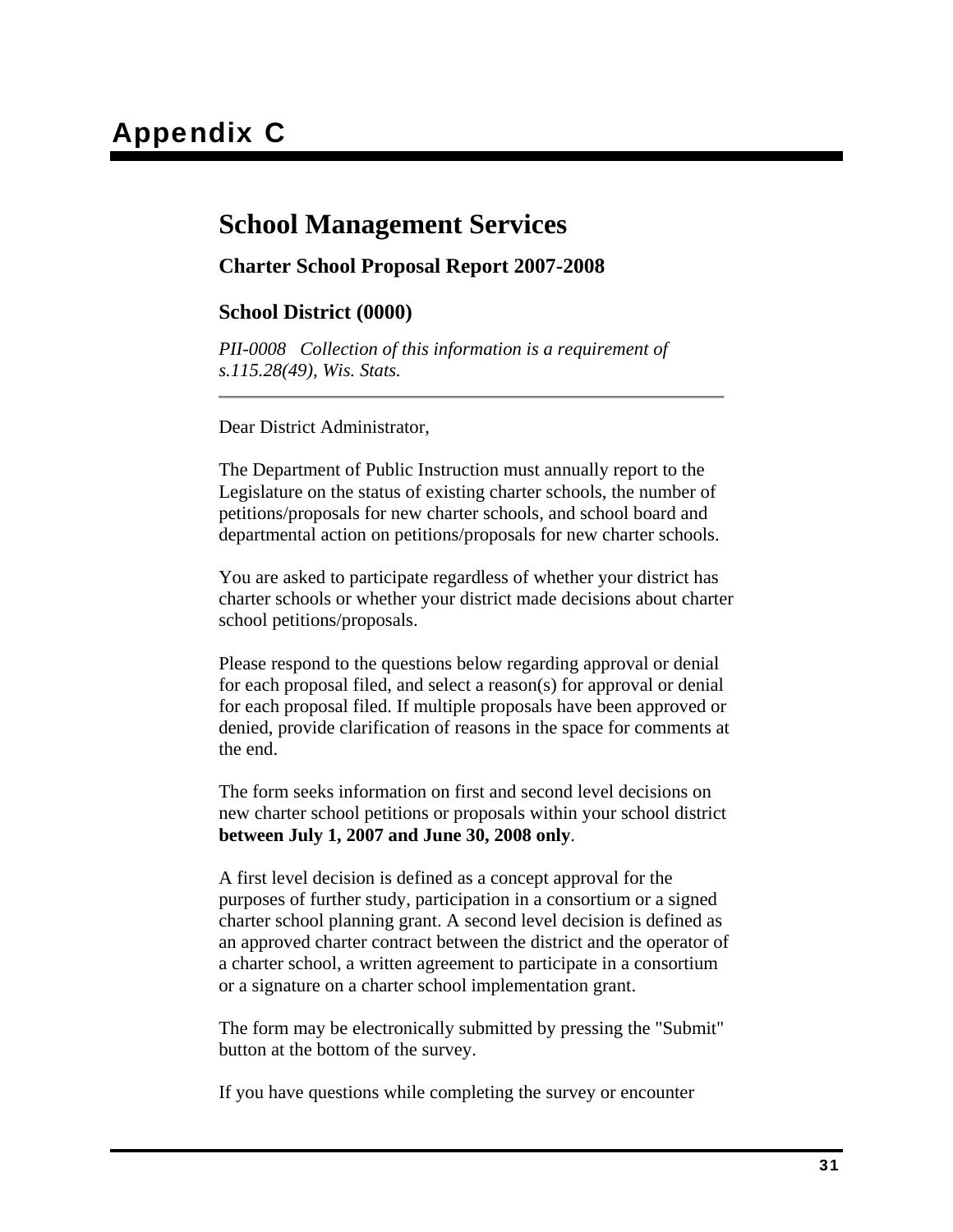difficulty when transmitting the survey please contact Latoya Holiday at 608-266-8066 or latoya.holiday@dpi.state.wi.us.

View more information on Wisconsin Charter Schools including the 2004-2005 Legislative Report

- 1. District: School District (0000) CESA: 0
- 2. Name of person completing form:
- 3. Title of person completing form:
- 4. From July 1, 2007 to June 30, 2008 how many first level decisions were made by the district? First level decisions are defined as a concept approval for the purposes of further study, participation in a consortium or a signed charter school planning grant.

Note: If your district did NOT have any charter school activity between the dates above, please enter "0" and go to question 16.

- 5. Number of approved 1st level decisions:
	-
- 6. If applicable, reason(s) for approving first level decisions (Select all that apply):
	- $\Box$ a. Serves a special population
	- П b. Increases student achievement
	- П c. Increases parent/community involvement
	- П d. Attracts students
	- $\Box$ e. Realizes an alternative vision for schooling
	- П f. Participates in a charter school consortium *If so, list the districts in the consortium:*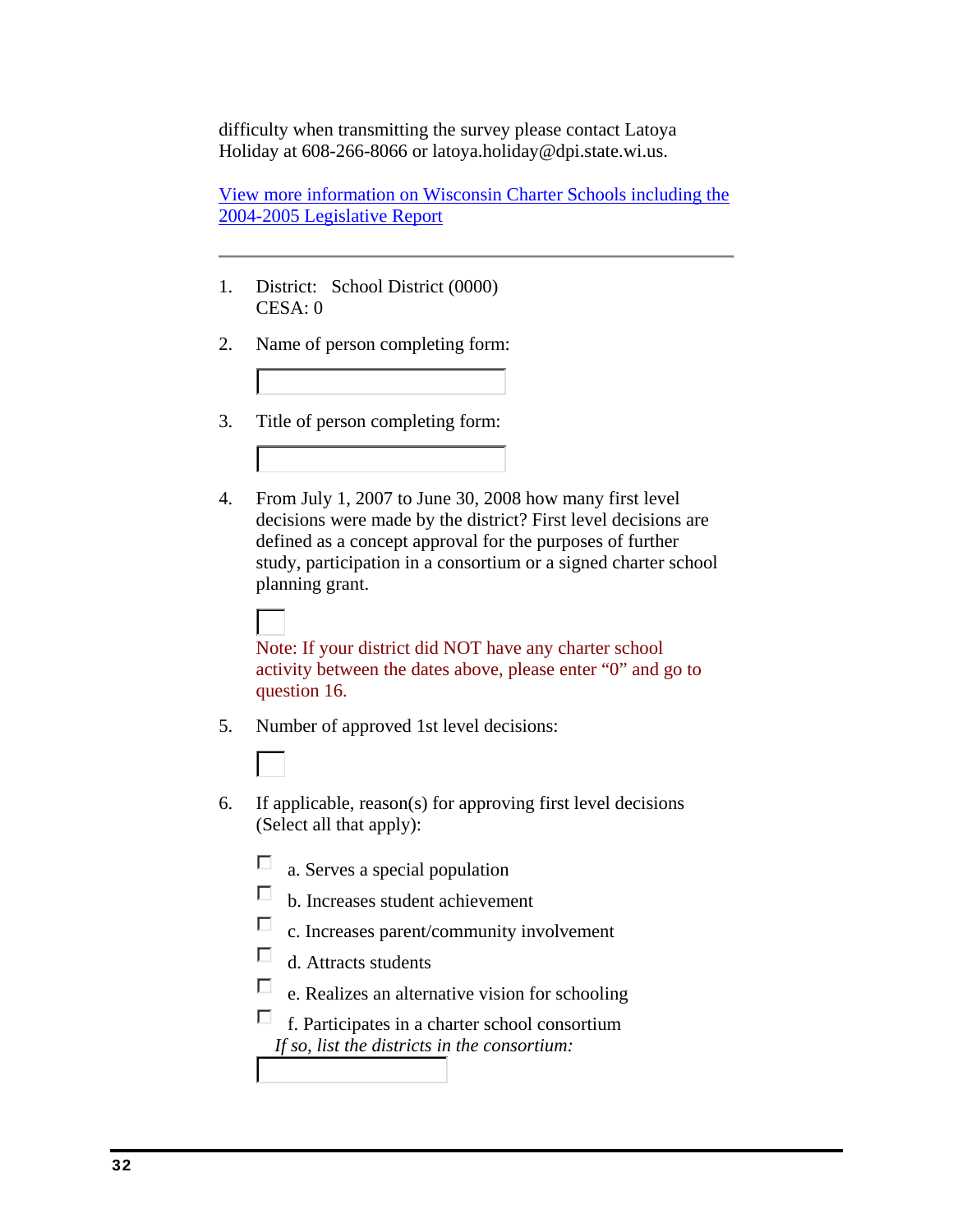|    | g. Other                                                                                                                                                                                                                                                                                                                                                                                                                                                                                                                                                                                                                                         |
|----|--------------------------------------------------------------------------------------------------------------------------------------------------------------------------------------------------------------------------------------------------------------------------------------------------------------------------------------------------------------------------------------------------------------------------------------------------------------------------------------------------------------------------------------------------------------------------------------------------------------------------------------------------|
| 7. | Number of denied 1st level decisions:                                                                                                                                                                                                                                                                                                                                                                                                                                                                                                                                                                                                            |
|    |                                                                                                                                                                                                                                                                                                                                                                                                                                                                                                                                                                                                                                                  |
| 8. | If applicable, reason(s) for denying proposals (Select all that<br>apply):                                                                                                                                                                                                                                                                                                                                                                                                                                                                                                                                                                       |
|    | a. Declining enrollment<br>b. Financial reasons<br>c. Program not unique or innovative<br>d. Lack of teacher, parent or community support<br>e. Liability of district                                                                                                                                                                                                                                                                                                                                                                                                                                                                            |
|    | f. Withdrew from a multi-district consortium<br>If so, list the districts in the consortium:<br>g. Other                                                                                                                                                                                                                                                                                                                                                                                                                                                                                                                                         |
| 9. | From July 1, 2007 to June 30, 2008 how many second level<br>decisions were made by the district? Second level decisions<br>are defined as an approved charter contract, a written<br>$\mathcal{L}(\mathcal{L}(\mathcal{L}(\mathcal{L}(\mathcal{L}(\mathcal{L}(\mathcal{L}(\mathcal{L}(\mathcal{L}(\mathcal{L}(\mathcal{L}(\mathcal{L}(\mathcal{L}(\mathcal{L}(\mathcal{L}(\mathcal{L}(\mathcal{L}(\mathcal{L}(\mathcal{L}(\mathcal{L}(\mathcal{L}(\mathcal{L}(\mathcal{L}(\mathcal{L}(\mathcal{L}(\mathcal{L}(\mathcal{L}(\mathcal{L}(\mathcal{L}(\mathcal{L}(\mathcal{L}(\mathcal{L}(\mathcal{L}(\mathcal{L}(\mathcal{L}(\mathcal{L}(\mathcal{$ |

agreement to participate in a consortium or a signature on a charter school implementation grant.

- 10. Number of approved 2nd level decisions:
- 11. If applicable, reason(s) for approving second level decisions (Select all that apply):
	- $\Box$ a. Serves a special population
	- $\Box$ b. Increases student achievement
	- $\Box$ c. Increases parent/community involvement
	- $\Box$ d. Attracts students
	- $\Box$ e. Realizes an alternative vision for schooling

 $\Box$ f. Participates in a charter school consortium *If so, list the districts in the consortium:*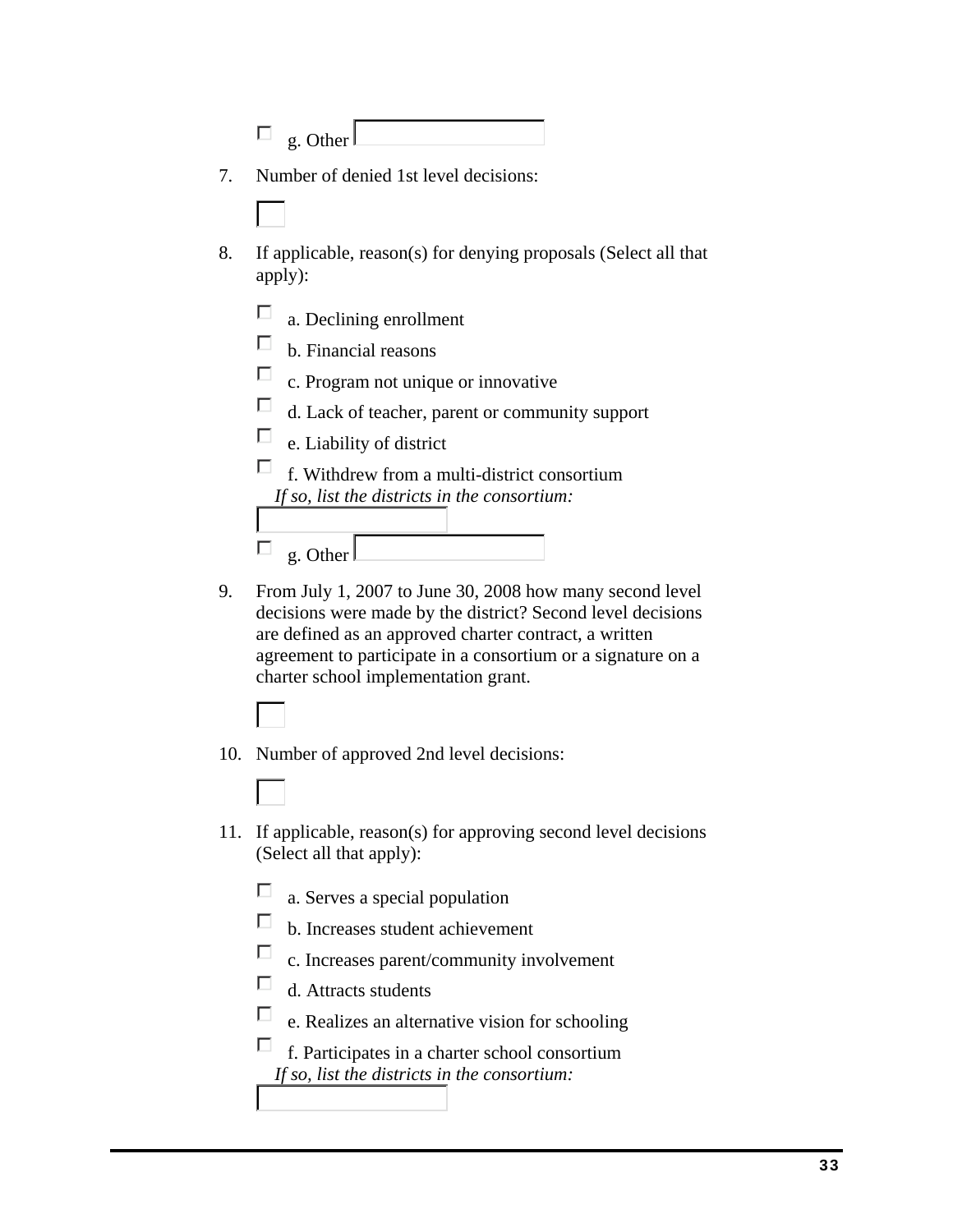|     | g. Other                                                                                                                                                                                                                                                                                                              |
|-----|-----------------------------------------------------------------------------------------------------------------------------------------------------------------------------------------------------------------------------------------------------------------------------------------------------------------------|
| 12. | Number of denied 2nd level decisions:                                                                                                                                                                                                                                                                                 |
|     |                                                                                                                                                                                                                                                                                                                       |
| 13. | If applicable, reason(s) for denying second level decisions<br>(Select all that apply):                                                                                                                                                                                                                               |
|     | a. Declining enrollment<br>П<br>b. Financial reasons<br>п<br>c. Program not unique or innovative<br>п<br>d. Lack of teacher, parent or community support<br>Ш<br>e. Liability of district<br>f. Withdrew from a multi-district consortium<br>If so, list the districts in the consortium:<br>g. Other                 |
| 14. | Who initiated the charter school concept(s) or proposal $(s)$ ?<br>(Select all that apply)<br>a. District Superintendent<br>b. School Administration (principal, curriculum director,<br>$etc.$ )<br>c. CESA<br>d. Teachers<br>e. Parents<br>f. Community (Not for Profit)<br>g. Business For Profit<br>⊏<br>h. Other |
| 15. | Identify members of the planning group (Select all that<br>apply):<br>a. District Superintendent                                                                                                                                                                                                                      |

 $\Box$  b. School Administration (principal, curriculum director,

etc.)

 $\overline{\Box}$  c. CESA